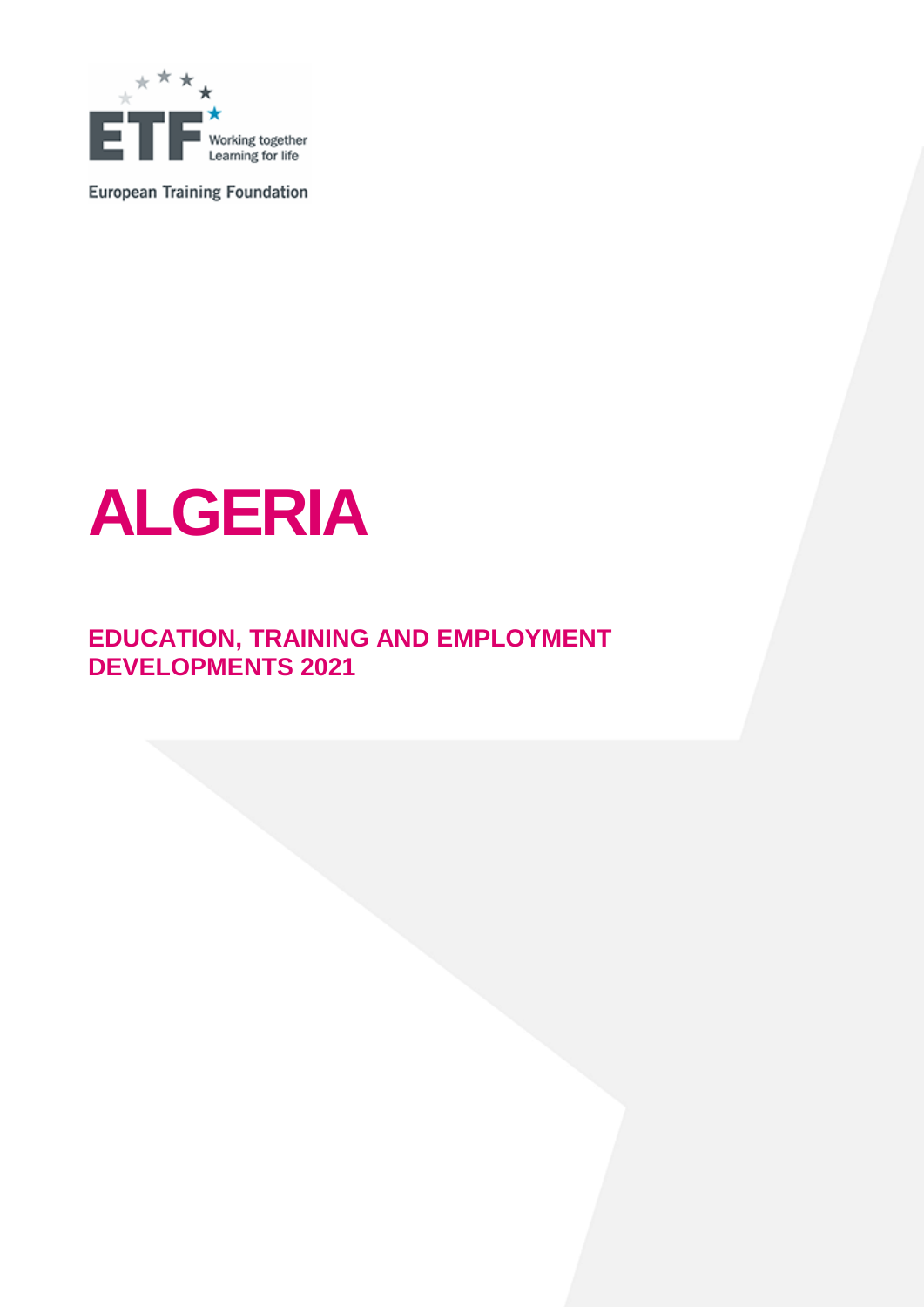The contents of this paper are the sole responsibility of the ETF and do not necessarily reflect the views of the EU institutions.

© European Training Foundation, 2021

Reproduction is authorised provided the source is acknowledged.

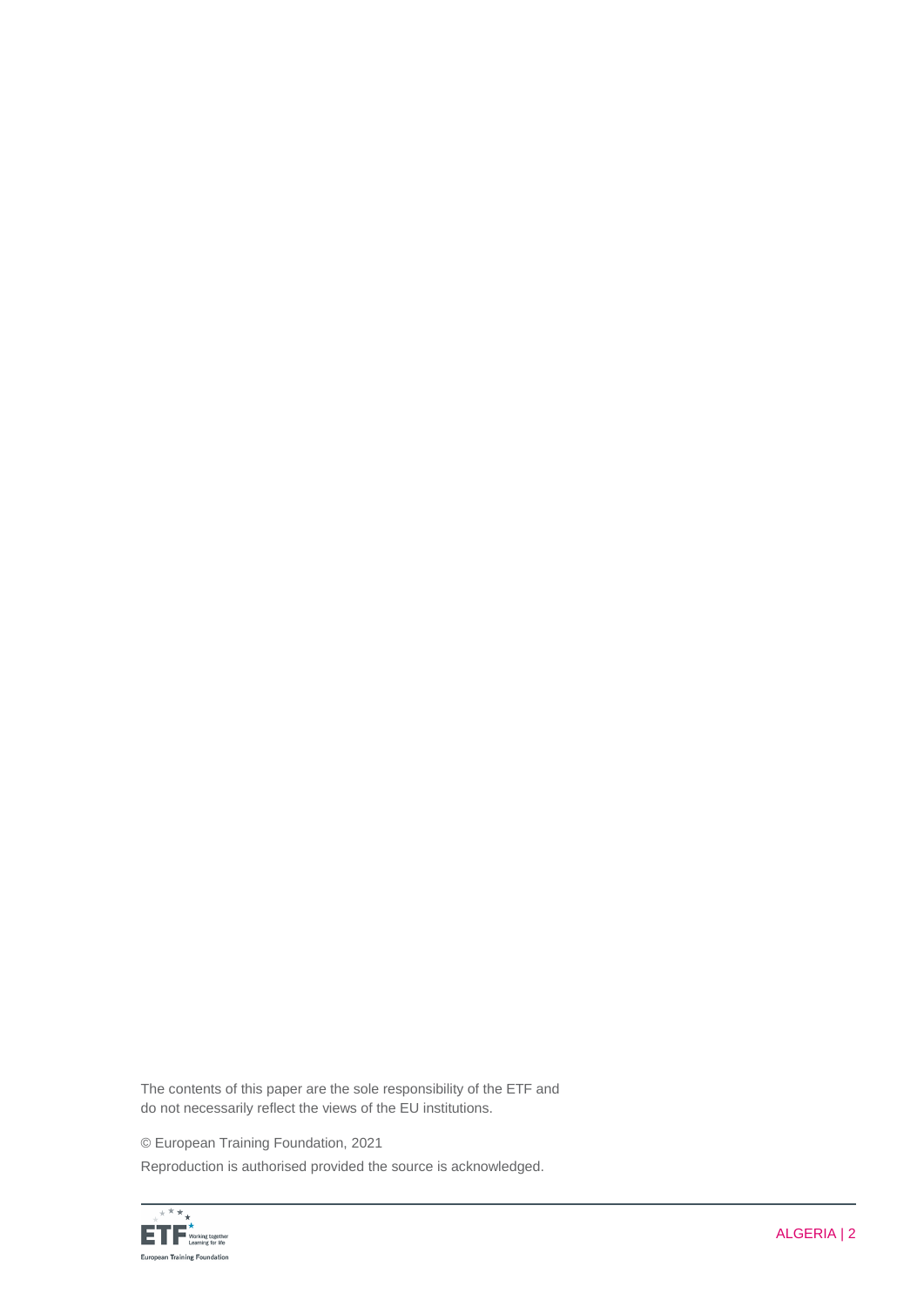## **KEY POLICY DEVELOPMENTS IN EDUCATION, TRAINING AND EMPLOYMENT**

The objective of this document is to provide an annual update on the key issues and progress made in education, training and employment in Algeria. Due to the Covid pandemic, the relevant data could not be collected at national level, so most of the data comes from international sources (organisations). Algeria started 2020 with a renewed political impetus, following the elections that had brought a new president to power in December 2019. Thus, the aim of the Action Plan ('Plan d'Action') launched in February 2020 was to modernise several fields, including the vocational education and training (VET) system. However, the pandemic that has spread all around the world since March 2020 has put many of the objectives in the Action Plan on 'stand by'. In June 2021, parliamentary elections were held but saw one of the lowest turnouts ever.

In terms of health, the situation started to stabilise little by little from January 2021 onwards with the launch of the vaccination campaign, although the spread of new variants of COVID-19 could limit the effectiveness of the vaccine.

The economy has been suffering greatly since 2020 due to the measures introduced to contain the pandemic and a significant fall in hydrocarbon production, which is the main source of the country's external income. This has contributed to a major deterioration in the deficit as the GDP growth rate in 2020 fell to -5.5.

During the Covid pandemic, providing continuity of education has been challenging, particularly for vocational training schools: few capacity-building activities to enable the switch to distance and online learning have been provided to teachers and students, and the poor internet coverage in some regions has exacerbated issues of social exclusion. The situation has improved in 2021 and there have been some digitalisation initiatives in VET, which shows that there is a willingness to be further committed to this. Nonetheless a number of issues are still to be solved.

In terms of employment, the pandemic has made the overall situation worse. This has been reflected in terms of a lower employment rate, which went from 37.4% in 2019 to 35.1 % in 2020. In conclusion, the main challenges Algeria has had to face during this past year were consequences of the Covid pandemic. The VET system was not ready to switch into online mode and work-based learning activities have paid the highest price as they could not be implemented. The vaccination campaign has contributed to the gradual recovery of the health situation, but the impact of certain initiatives launched to contain the economic and job losses remains to be seen.

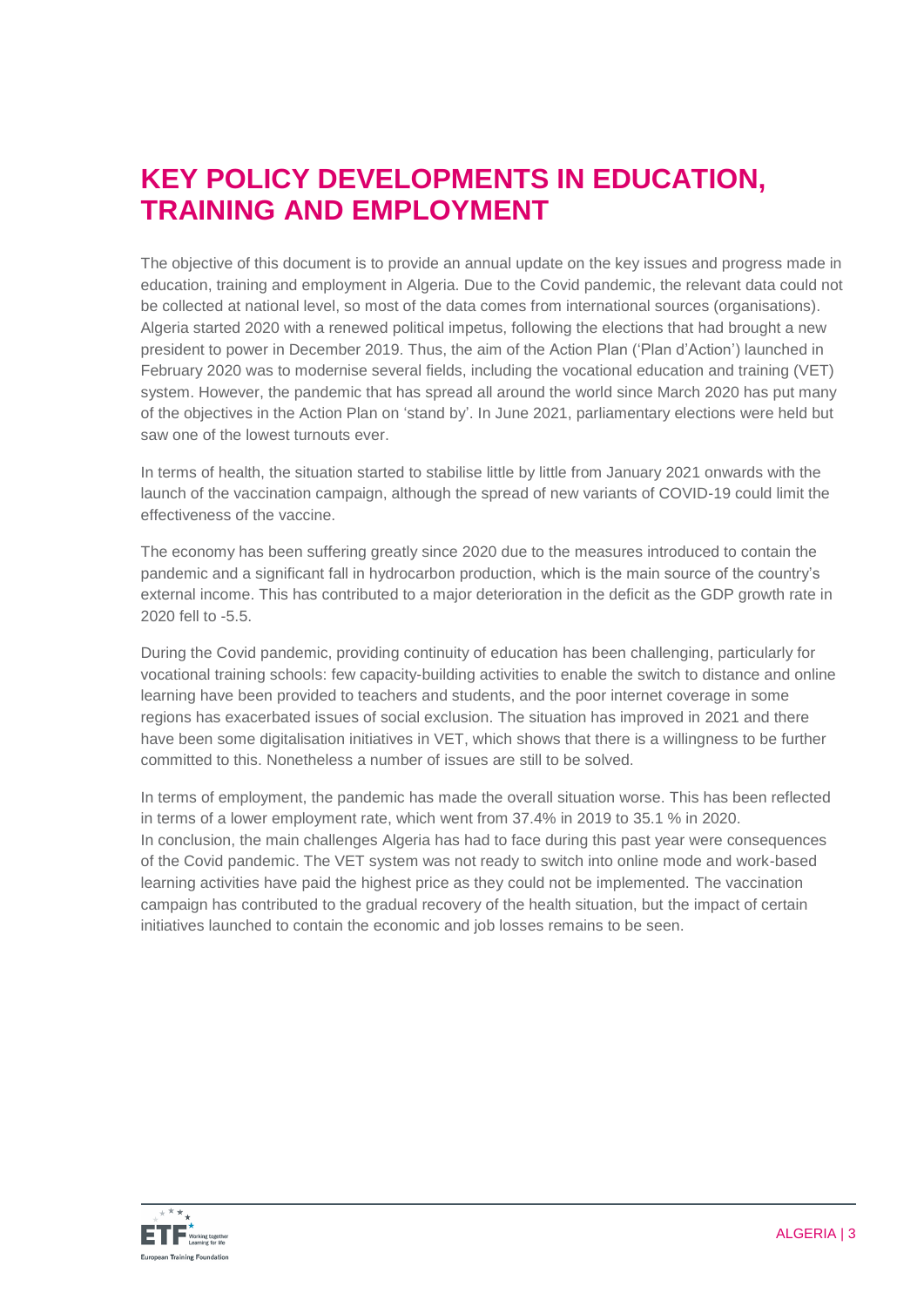# **1. KEY DEMOGRAPHIC AND ECONOMIC CHARACTERISTICS**

### **Political developments and the health situation**

Parliamentary elections were held in [Algeria](https://en.wikipedia.org/wiki/Algeria) on 12 June 2021 to elect all 407 members of the [People's](https://en.wikipedia.org/wiki/People%27s_National_Assembly)  [National Assembly.](https://en.wikipedia.org/wiki/People%27s_National_Assembly) Initially expected to be held in 2022, the elections took place earlier due to a constitutional amendment propagated by a [referendum](https://en.wikipedia.org/wiki/2020_Algerian_constitutional_referendum) in November 2020. The election saw the lowest turnout for any legislative election in Algerian history, with only around 23% of the eligible population participating. The governing National Liberation Front won a large number of seats, although both this party and the coalition partner Democratic National Rally also saw heavy losses. The nationalist Future Front, the Islamist Movement of Society for Peace, the new National Construction Movement and independent candidates all made large gains at their expense, while there were minor changes in the seats won by other parties. A total of 136 seats were won by candidates under the age of 40, 35 were won by women, and 274 were won by those with a tertiary education (Algeria Press Service (APS), 2021).

Regarding the health situation, Covid is estimated to have had an impact of around 5 000 deaths (JHU, 2021), and until mid-2021 some lockdown measures remained in place. The vaccination campaign started with modest vaccine deliveries in January and has continued throughout the year. The spread of new Covid variants could limit the effectiveness of the vaccination campaign and delay the global and domestic economic recovery. Moreover, at least 65 people died in summer forest fires in the mountainous Kabylie region, some of the worst fires in the country's history (BBC, 2021).

A slow pace of economic recovery is expected for 2021 and 2022, amid large uncertainties as to the duration of the health and economic crises.

### **Demographics**

With almost 44 million inhabitants in 2020, Algeria is the most populous country in the Maghreb. Demographic projections indicate that the population will continue to grow steadily, increasing by 10 million over the next 25 years (Population Pyramids of the World, 2019). The population is unevenly spread throughout the country, with the vast majority of people living in the north, along the Mediterranean coast. The relative size of the youth population in the country has slightly decreased, from 22% in 2019 to 21.4% in 2020. Nonetheless, this decrease is part of a gradual shrinkage over the last 10 years, which has seen this percentage fall by almost a third, from 30.9% in 2010 to 21.4% in 2020. Algeria remains a country of transit and destination for refugees and asylum-seekers of 41 nationalities, both in urban areas and in the five Sahrawi refugee camps near Tindouf. The COVID-19 pandemic and related border closures significantly affected refugees and those seeking asylum in Algeria, who had limited access to territory, diminished livelihood opportunities and heightened protection risks (UNHCR, 2020).

### **Economic developments**

Algeria is an upper middle-income country. Its economy is dominated by the state and is heavily reliant on hydrocarbons. It is also characterised by low competitiveness and productivity. In recent

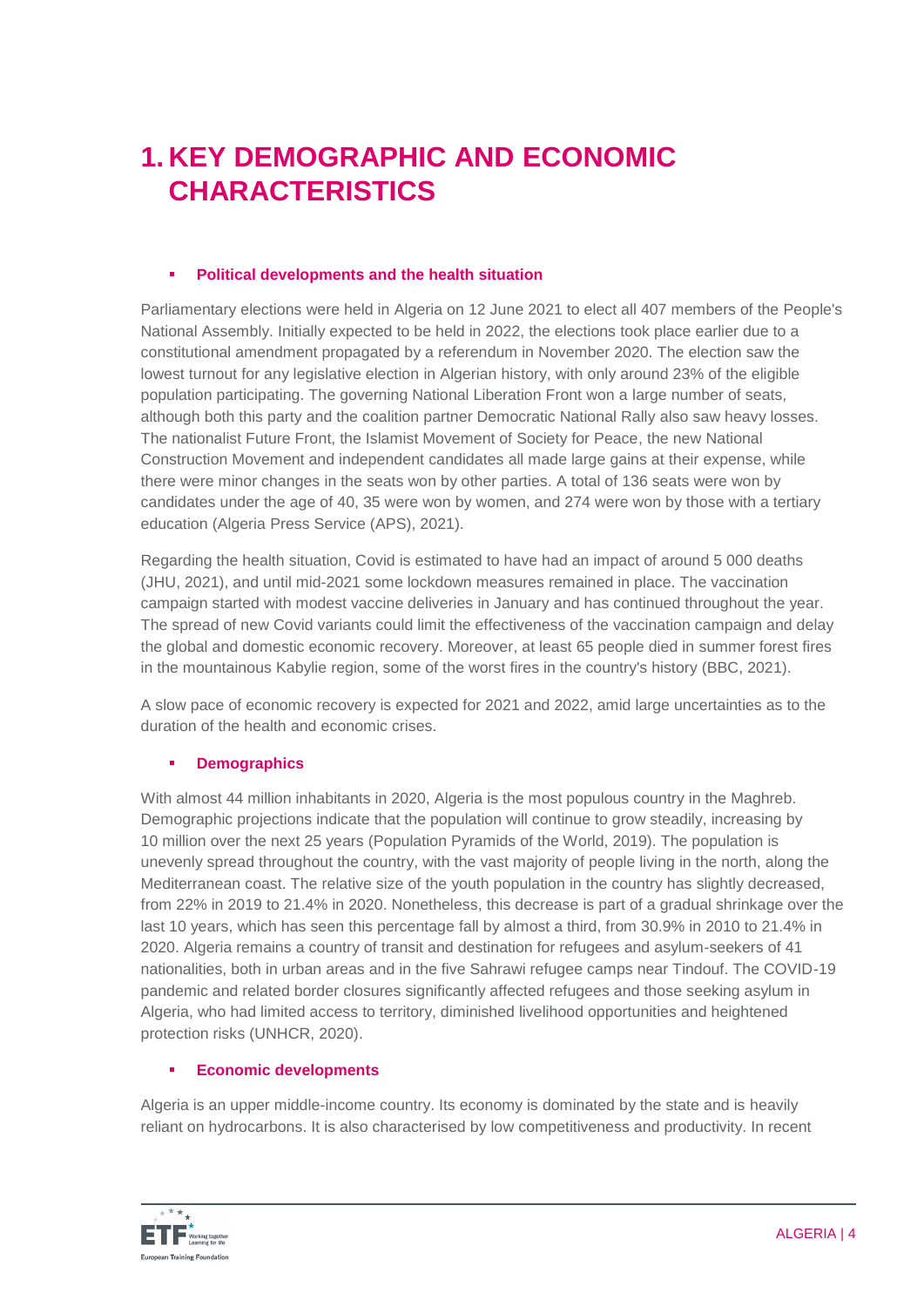years, the Algerian government has halted the privatisation of state-owned industries and imposed restrictions on imports and foreign involvement in its economy.

The Algerian economy contracted sharply in 2020 due to measures to contain the pandemic and a significant fall in hydrocarbon production, which contributed to a major deterioration of the deficit. This is also reflected in the contraction of the GDP growth rate by -5.5% in 2020. To support the recovery, authorities have announced a longstanding economic reform effort to transition to a private sector-led economic model, to reduce severe macroeconomic imbalances and to protect the livelihoods of Algerians. The transition to a private sector-led growth model is proving challenging, with private firms remaining small, with low productivity, largely informal and confronted with significant difficulties such as a high regulatory burden, limited access to credit, a labour market skills gap and the omnipresence of state-owned enterprises. Amid the COVID-19 pandemic and concurrent crash in oil demand and prices, the Algerian economy is facing significant stress. The impact of lockdown measures has been broad-based, with the services and construction sectors, as well as sectors which are labour-intensive and concentrated in the informal segment, being particularly affected. Algeria's borders have been closed for a year, and trade flows have declined sharply. Meanwhile, the abrupt fall in oil prices in February 2020 and decline in hydrocarbon exports have taken a heavy toll on fiscal and external revenues. Due to volume and price effects, exports fell by 37% in 2020, despite a moderate exchange rate depreciation (WB, 2021). The government adopted the Socioeconomic Recovery Plan in 2020 (PPM, 2021), which lays out a structural reform agenda to foster the transition towards a sustainable, private-led growth model. While numerous reforms have been announced, there is uncertainty surrounding their implementation.

The spread of new variants of COVID-19 could limit the effectiveness of the vaccination campaign and delay the global and domestic economic recovery, thereby leading to depressed external demand for international travel and Algerian exports. A volatile economic environment and recovered oil prices, and insufficient progress in implementing economic reforms to foster private-sector activity would therefore hinder recovery.

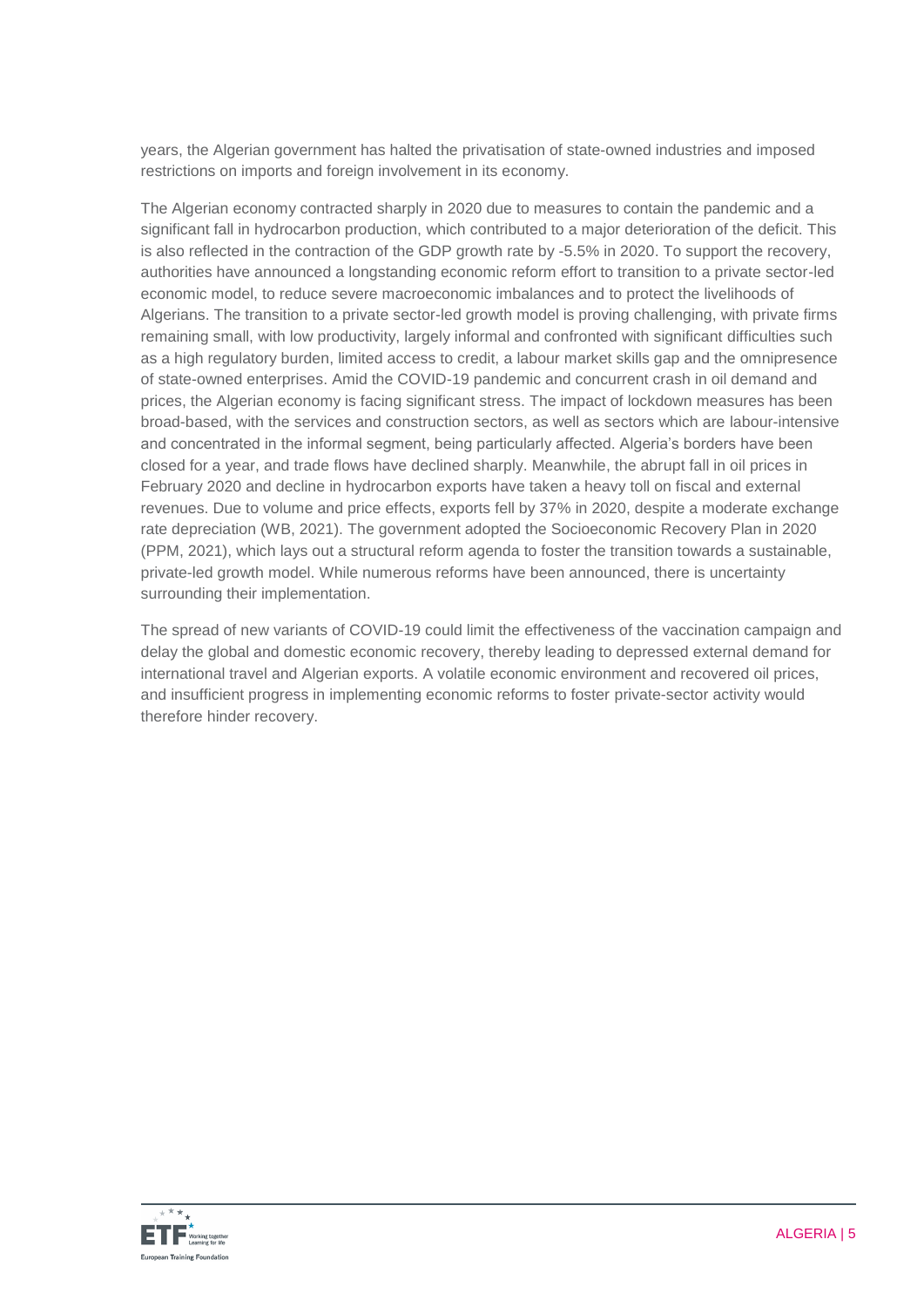# **2. EDUCATION AND TRAINING**

## 2.1 Trends and challenges

### **Education expenditure, access, participation and early leaving**

Algeria is considered to have achieved universal primary education, with a 97.2% primary net enrolment rate in 2019, and has lifted higher education (tertiary) enrolment rates to 66.1%. According to the World Bank Group's 2020 Human Capital Index (HCI), which provides a pre-pandemic baseline on the health and education of children, despite working towards an improvement, Algeria's HCI value remained relatively unchanged at 0.53 between 2010 and 2020 (WB, 2020). While higher than average for lower middle-income countries, this is below the given average for the World Bank's Middle East and North Africa region.

In Algeria, the state school system is split into three levels: primary, which lasts for 5 years, followed by 4 years of lower secondary and 3 optional years of upper secondary. Basic education, defined as primary and lower secondary school, is mandatory for all Algerians. A substantial share of students leave school after their compulsory lower secondary education or in the final year of lower secondary school. Some of these students never return to school, some are reintegrated into general education and some find placements in VET (initial or continuing). Algeria has a relatively low-skilled labour force: according to the most recent available data (2015), 68.2% of the adult population has a low level of education, 19.3% a medium level and 12.5% a high level. The share of the population with a higher level of education has been increasing, from 9.8% in 2010 to 12.5% in 2015. Extensive efforts in previous decades have led to considerable positive developments in education and training. Literacy and educational attainment levels are improving: according to the most recent data available (2018), the adult literacy rate is 81.4%, the net enrolment rate in primary education is 97.64%, while the primary-to-secondary transition rate in 2018 is 98.7%. Overall, VET enrolment has doubled since the beginning of the 2000s. Despite this, VET still suffers from a poor image within society and is considered a second choice for dropouts from the education system. No pathways exist between general education and VET or between VET and higher education. Raising the quality of VET and improving its links with the labour market are therefore priorities for the government.

### **PISA results**

The Programme for International Student Assessment (PISA) is a worldwide study by the Organisation for Economic Co-operation and Development (OECD) in member and non-member nations, intended to evaluate educational systems by measuring 15-year-old pupils' scholastic performance in mathematics, science and reading. The most recent results for Algeria are dated 2015 and Algeria was positioned in 69th position out of 70 countries in its performance in science, reading and mathematics. The same position was held in terms of students' science beliefs, engagement and motivation as well as equity in education (OECD, 2015).

### **Young people not in employment, education nor training (NEETs)**

The country is characterised by having a significant share of young people in the population, meaning a large inflow of youth seeking to enter the labour market. The share of young people in the total active population, aged 15-64, is 21.6% (in 2020). The proportion of people aged 15-24 not in

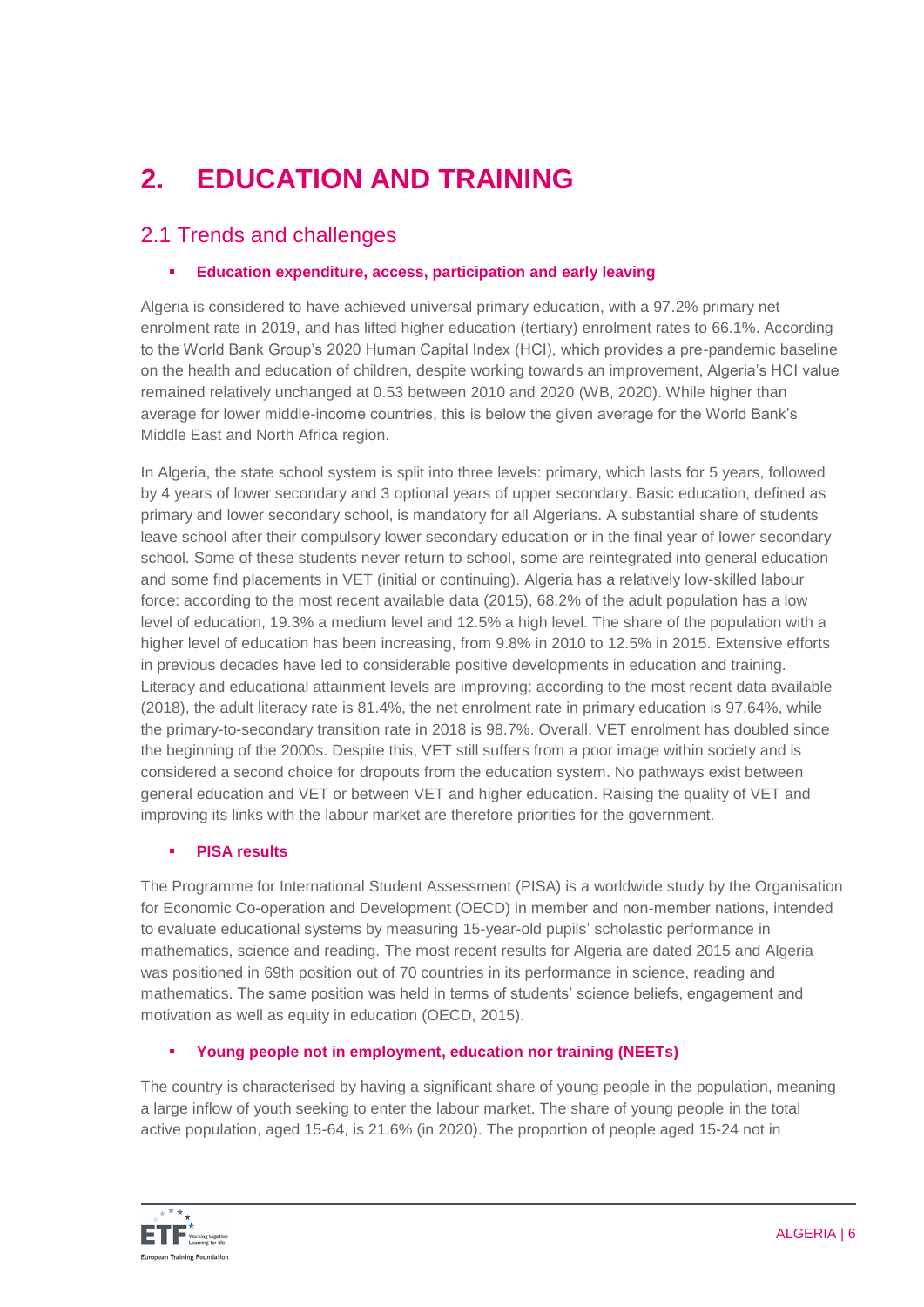employment, education or training (NEETs) was 26.2% (in 2019), with a significant gender gap (20.4% men and 32.1% women).

Despite the progress that has been made in the past 10 years, the improved education level of the population has not translated into better labour market outcomes. This perceived 'mismatch' between the supply of and demand for labour has been a central driver behind unemployment and creates a paradox, where higher rates of academic education do not lead to higher employability outcomes. This holds especially true for women, who have a higher level of educational attainment than men, but fail to translate this into better labour market outcomes. In fact, the unemployment rate of women with a tertiary education in 2019 was 24% (ETF, Youth transition in SEMED, 2021).

The government has put measures in place to guide young people towards vocational training, which is generally looked down on as an option (Musette, 2013). Over the last 15 years, substantial funds were directed towards encouraging young people to create their own businesses by facilitating their access to credit. However, this mechanism failed to provide support for young entrepreneurs after the creation of their business, and hence they faced a number of obstacles, such as the absence of technical and/or managerial skills related to the company's field of business, and a lack of market information and marketing skills, as well as an inability to deal with bureaucracy (Omrane, 2016).

### **Education during the COVID-19 pandemic**

In terms of COVID-19, in Algeria strict lockdown curfews combined with restrictions on movement between provinces have helped to control the spread of the virus. Providing continuity of education, particularly for vocational training school, has been challenging: little training for switching to distance and online learning have been given, and poor internet coverage in some regions exacerbates issues of social exclusion. From April 2020, the provision of distance learning began covering all grades, mainly through television and a dedicated platform for students in their last year to prepare them for final exams. Schools were closed until October, with final exams either cancelled or moved to September. Distance learning provision for general students was provided via television and YouTube, but for vocational students there was virtually nothing. Dual education has stopped as it is done via apprenticeships in companies, all of which closed during the crisis. Both the teachers union, Satef, and the parents' association have raised concerns over inclusion and equality of provision through online and digital solutions (ETF, Coping with Covid-19, 2020).

### 2.2 VET policy and institutional setting

### **Strategic and legal framework for VET and adult learning**

VET is regulated by the 2008 law (Law No 08-07). The organisation and development of VET and its delivery, coordination and regulation fall under the control of central government, represented by the decentralised administrations at the level of the executive of each wilayah. In the school system, programmes, methods and schedules are centralised, whereas the management of institutions and staff is decentralised. VET standard working procedures include: i) residential training (formation residentielle), which takes place mainly in institutes and VET centres; ii) apprenticeship training, which is delivered through cooperation between training centres and companies; iii) distance learning, which takes place mainly through correspondence courses, with periodic face-to-face training sessions; and iv) evening courses, which are aimed mainly at workers who wish to continue their training or specialise for career development purposes. The VET sector also offers training opportunities in the form of short-term courses (for young people who need retraining to enter the labour market), training

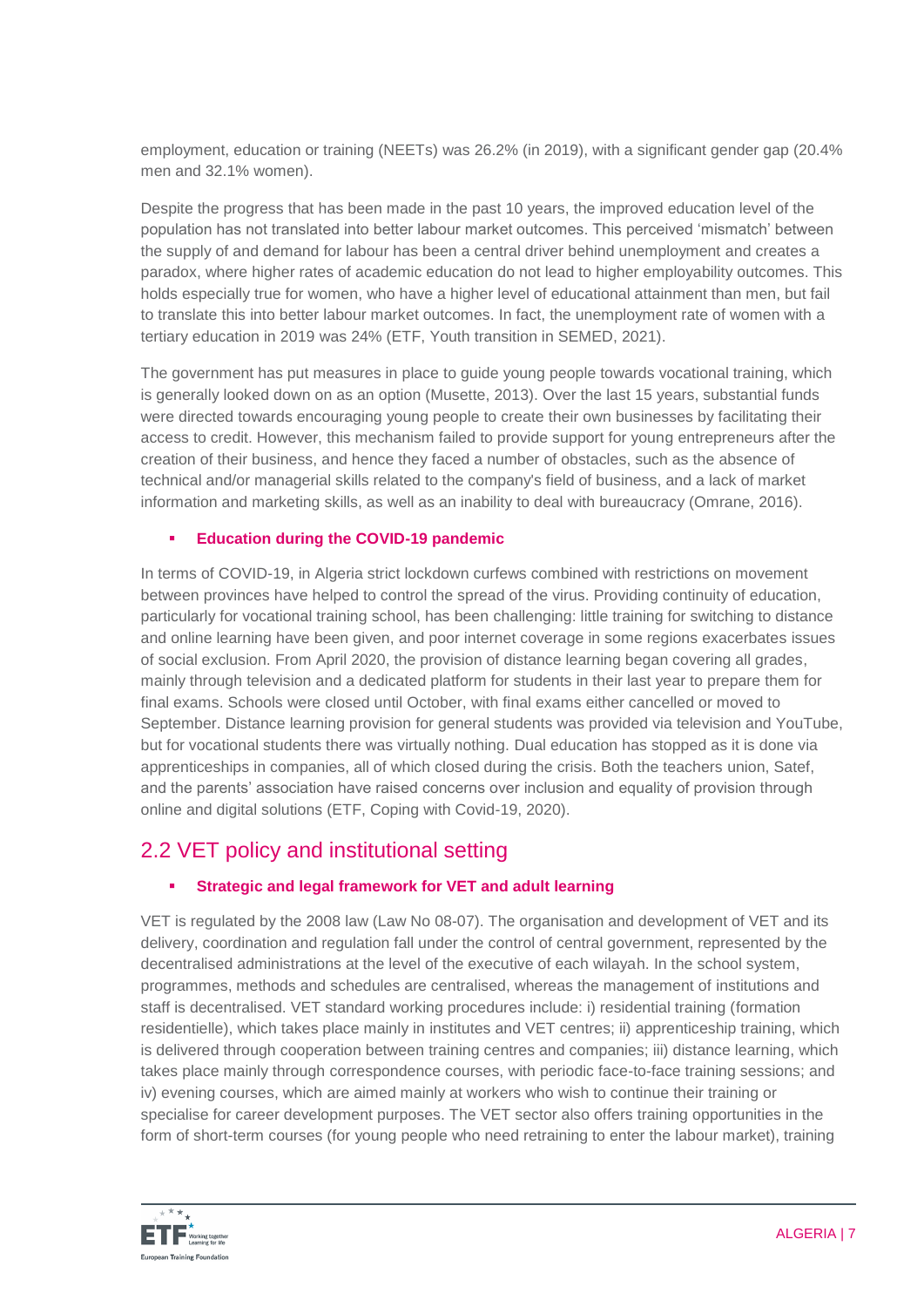for vulnerable groups (young people at risk, prisoners and former prisoners), as well as specific training courses for women in rural areas and for housewives.

Continuing training remains limited, although funds are made available through a dedicated tax paid by companies. Two bodies are in charge of continuing VET (CVET): the FNAC (Fonds National de Développement de l'Apprentissage et de la Formation Continue), which ensures reimbursement of incompany training costs for companies that pay the tax and comply with the reimbursement conditions; and ONDEFOC (Office National de Développement et de Promotion de la Formation Continue), which is in charge of helping companies promote and develop CVET and ensuring a link between companies and public and private organisations. The absence of accessible data on the extent of the coverage and activities of these two bodies, as well as the lack of evaluation mechanisms, make it difficult to assess the effectiveness of CVET provision. Adult education is not structured and is not under the responsibility of one single authority. Some courses for adults are offered by the Ministry of VET (see above – training for rural women, housewives, those who are illiterate, etc.) and private providers, including private associations.

### **VET governance and financing arrangements**

The education sector in Algeria is governed by three ministries: the Ministry of National Education, the Ministry of Higher Education and Research, and the Ministry of VET. Inter-ministerial cooperation appears limited, as does coordination with the private sector. Some significant steps have been taken in this respect, including the signing of several agreements between the Ministry of VET and the business sector, to reinforce closer cooperation. This has been also formalised by the modification of the mandate and composition of the VET Partnership Council (*Conseil de Partenariat de la Formation et de l'Enseignement Professionnels*) (JO, 2018). Its main objectives are the following: to contribute, through opinions and recommendations, to the national strategy for vocational training and education; to contribute to the development of the national map of vocational training and education; to ensure the training offer is aligned to the needs of the labour market; and to ensure regular and permanent dialogue and consultation between all the players and partners of the vocational training and education system (MFEP).

### **Quality and quality assurance**

As mentioned in the ETF publication on quality assurance, in Algeria this is mainly regarded as a tool to ensure that training institutions are complying with legislation and regulations, whether undertaken by means of an administrative and pedagogical inspection in public centres or accreditation for private centres. Quality assurance is one of the Ministry of Vocational Education and Training's priorities. A dedicated working group, led by the INFEP, has also been set up. The overall assessment of the system falls to the National Assembly (which has a committee that specialises in VET), the Court of Auditors and the Inspectorate General of Finance, in addition to the Inspectorate General of the Ministry of Vocational Education and Training.

The Framework Law on Vocational Education and Training, adopted in 2008, provides for the establishment of an Observatory for Vocational Education and Training. The Observatory is responsible for assessing quantitative and qualitative needs in relation to qualifications, and performs the following tasks:

■ establishing an efficient information system on VET and the labour market at national and regional levels;

■ identifying, as a policy instrument for the development of VET, training and qualification needs;

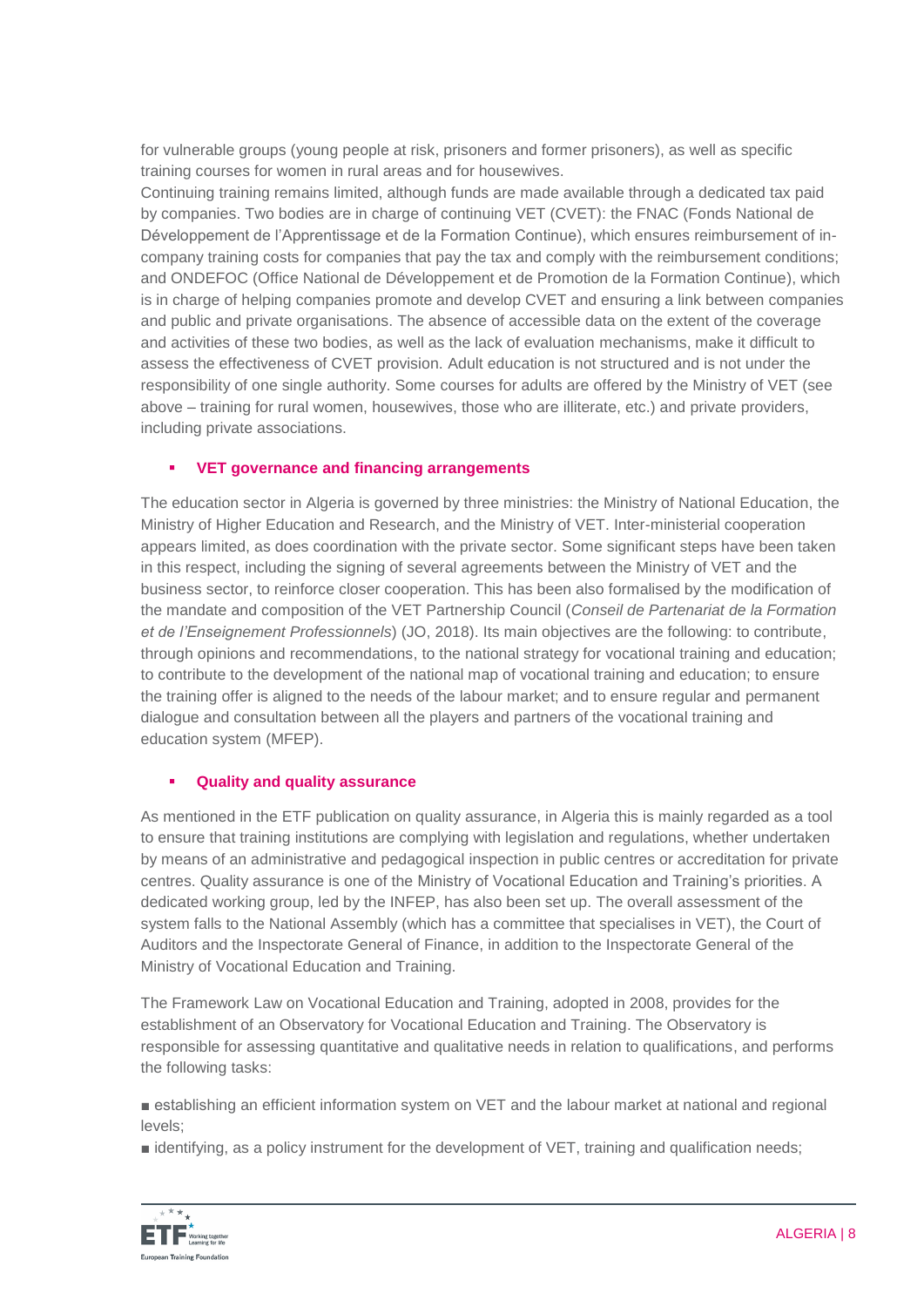■ providing a tool to aid decision-making and assessment and improvement of VET systems. That observatory is not yet operational, which explains the lack of structured and summarised information on labour market needs. A lack of data on the performance of the VET system – in particular in terms of responding to economic needs, one of its main objectives – is also a concern. (ETF, 2021 'Quality Assurance in VET in Algeria')

In terms of improving training quality, 2020 saw the establishment of the INFEP Scientific Council, on 29 April 2021. Economic operators and specialised researchers took part in developing study and research activities [\(http://www.premier-ministre.gov.dz\)](http://www.premier-ministre.gov.dz/) .

### **Work-based learning arrangements**

The Law on Apprenticeships (2018) was an important development in the effort to promote apprenticeship training. The objective of the Ministry of VET is progressively to increase the percentage of students in apprenticeships. In February 2017, it was reported that 58.6% of students registered for vocational training had requested apprenticeships. The overall goal is to raise this percentage and to increase the number of these opportunities even further. Partnerships with the private sector will be a central part of aligning apprenticeship programmes with the business and labour demands of the economy. In 2017, to meet rising tourism needs, a collaborative agreement was signed between the MFEP and the Ministry of Tourism for more training partnerships in the sector. These would include new apprenticeships in a range of segments, including cooking, services, human resources and engineering (Oxford Business Group, Algeria 2017). In February 2020, the newly elected government produced an Action Plan (Plan d'Actions, 2020), with the objective of modernising, among other things, the VET system. Among the priorities listed in the document, the development of apprenticeship training appears, but there is no information related to implementation yet. Mechanisms to track VET graduates would facilitate analysis of the efficiency and quality of the system. The EU AFEQ (Appui Formation-Emploi-Qualification) project had a component dedicated to boosting apprenticeships in Algeria by improving the quality of the training offered.

### **Digital education and skills**

As regards the modernisation and digitalisation of the sector's activities, in the past year, VET programmes focused on the following actions:

- use and enrichment of the online registration and orientation platform MIHNATI and publication of textbooks and curricula in the virtual library within MIHNATI, accessible to all institutions to download;
- strengthening and broadening the use of the new 'TAKWINI' platform dedicated to the training and development of trainers in the sector, and implementing a new platform for the electronic management of documents ('GED' system);
- setting up a computer application to monitor applications for approval to create private vocational training establishments and their management;
- updating the sector's geographical information system (GIS) with recent figures, photos and video sequences;
- reinforcing skills and international certifications through the Strengthening skills and international certifications through Cisco academies by introducing new training and certifications Get-connected, entrepreneurship and Cyber Security;
- creating a specialised institute in Sidi Abdellah introducing innovative technical and scientific specialities.

(*Bilan d'activités du Gouvernement*, May 2021)

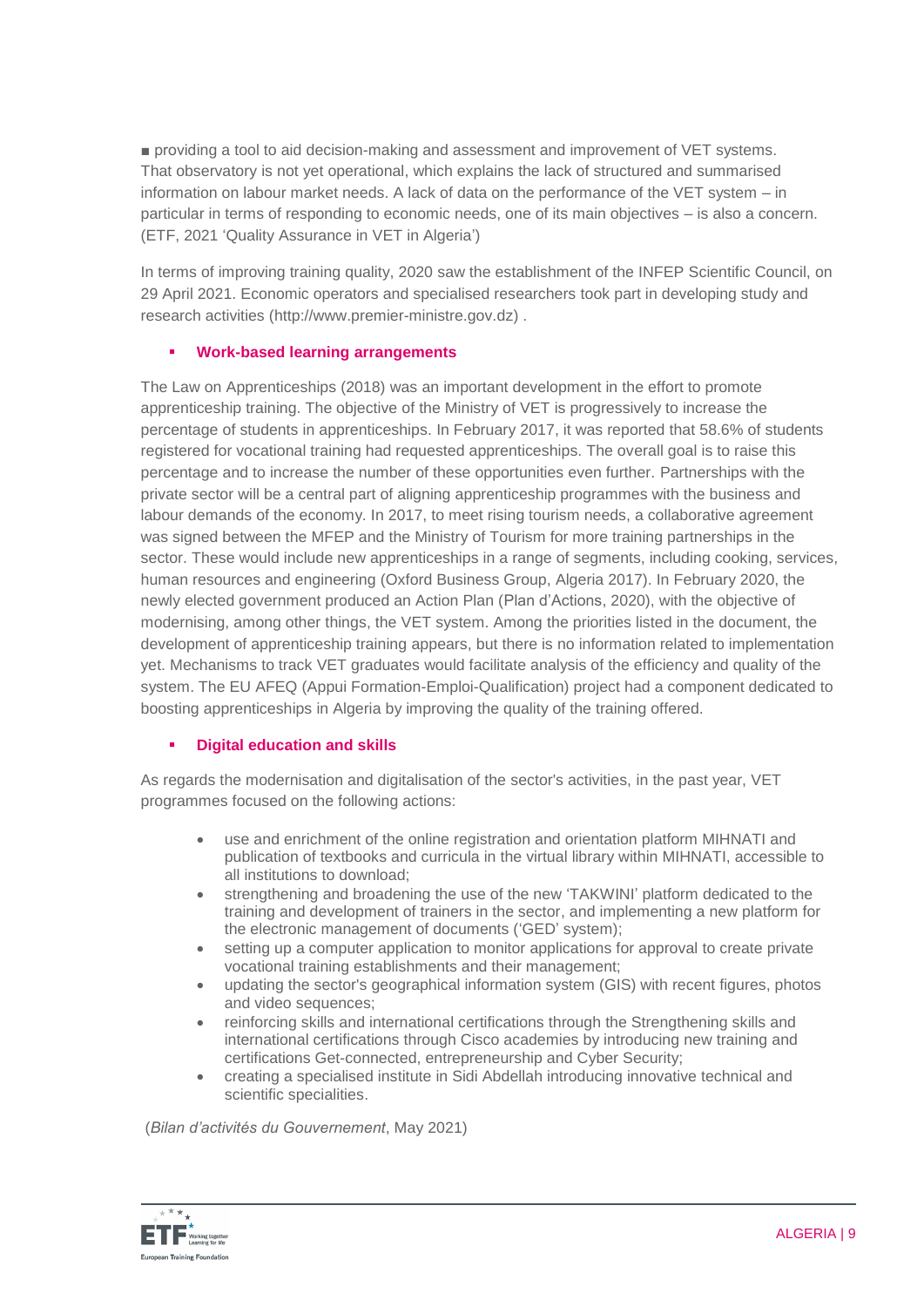### **Donor support for education and VET for young people and adults**

In addition to national programmes, the European Union (EU) has supported Algeria's efforts to promote employment. EU-funded programmes, such as AFEQ (Adequacy of Training-Employment-Qualifications [*Adéquation-Formation-Emploi-Qualification*]), which was finalised in September 2021, the Support Programme for the Higher Education and Research Sector Policy (PAPS/ESRS) and the Economic Diversification and Business Climate (PADICA) aimed to (i) foster partnerships between the public and the private sector to mitigate the problems of skills mismatch; (ii) support the local socioeconomic development of North-West Algeria; (iii) meet the labour needs of local economic sectors; (iv) promote institutional capacity building; (v) uphold the Algerian government's actions in its youth policy, as well as the efforts of civil society; and (vi) establish exchange networks between Algerian and European academic institutions to allow for a dynamic regional partnership.

The ILO, in cooperation with the Foreign and Commonwealth Office of the United Kingdom, introduced the TAWDIF project 'From university to the labour market' in Algeria, which was implemented in 2016 with the creation of job search clubs for young graduates in partnership with ANEM. The clubs offer intensive two-week cycles aimed at improving job search skills, including actively contacting employers and maximising the chances of obtaining an interview (ILO, 2018).

In addition, the French Cooperation Agency (Agence française de coopération), the World Bank, the African Development Bank, Deutsche Gesellschaft für Internationale Zusammenarbeit (GIZ) and other international actors also support reforms in employment, higher education and training. Moreover, bilateral cooperation in VET has been set up with South Korea, China, the UK, the Netherlands and Mauritania (Bilan d'activités du Gouvernement, May 2021).

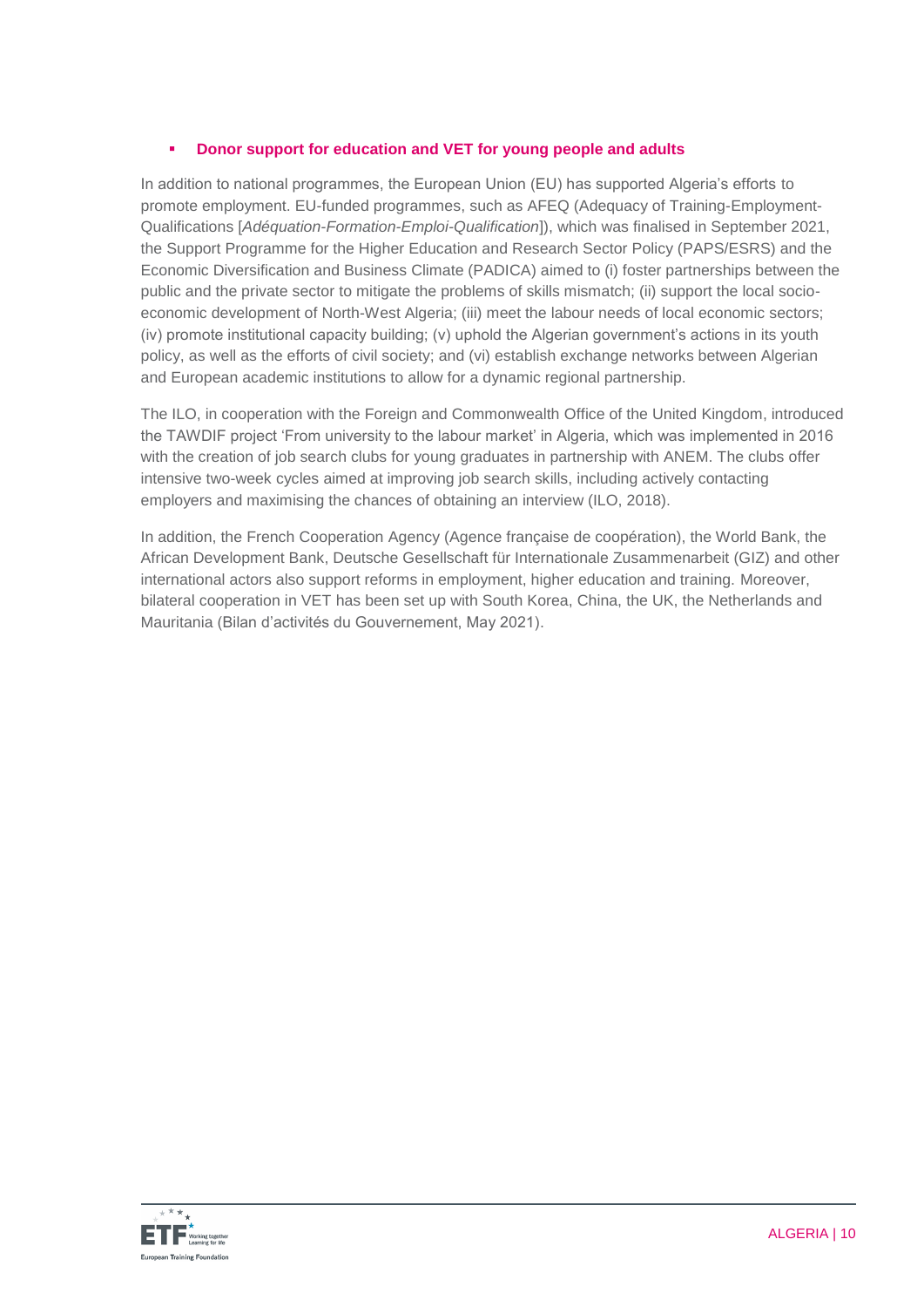# **3. LABOUR MARKET AND EMPLOYMENT**

### 3.1 Trends and challenges

### **Labour market and employment challenges in general**

Despite some improvements, in 2019 labour market participation remained low, at 42.2%. This was particularly the case among women. Activity rates for both men and women have fluctuated in recent years but it is still difficult to quantify the impact of the pandemic on the entire labour market, formal and informal.

In 2020, statistical data collection on the labour market could not be implemented due to the pandemic and all the related problems. Therefore the country has not been in a position to gather more data recently.

### **Employment and unemployment**

The total employment rate decreased from 37.4% in 2019 to 35.1% in 2020, which is likely to be related to the pandemic.

National policies targeting young people are mainly focused on youth employment, which is a top priority for the Algerian government. Active labour market policies (ALMPs) have emerged in Algeria in three forms: support for business creation or self-employment; insertion in the labour market with fixed-term contracts jobs; and improving the employability of the unemployed through training/retraining and help with jobseeking (Adair and Souag, 2018).

The total unemployment rate increased from 11.4% in 2019 to 12.8% in 2020. Unemployment varies across the country, with significantly higher rates in the southern provinces and urban areas. For all other unemployment data, information is available up to 2019 (pre-Covid): individuals with higher levels of education were particularly affected by unemployment in 2019; 17.4% of people with a high level of education were unemployed, compared with 6.8% of those with a low level of education. As previously mentioned, unemployment is higher among women, particularly those with a higher level of education (20.4% in 2019). High unemployment rates among better-educated workers are partially caused by a lack of private-sector jobs and an unwillingness to accept private-sector employment, which is often perceived to be of lower quality.

According to the Employment Survey ONS 2019, unemployment for those with a higher education stands at 18%, while the figure is 13.5% for those with a vocational education.

### **Statistical data collection and labour market information**

Statistics from the National Employment Agency, which is responsible for managing the labour market, reveal that on average three quarters of job applications are not successful and that a quarter of job vacancies do not find the right candidates. There is therefore a job vacancy potential there to be exploited in the fight against unemployment. In 2019, this potential exceeded 100 000 vacancies. The number of unemployed people not finding a job matching their profile exceeds 1.2 million, which represents 78% of the total number of applications. The statistics of the agency are similar year after year: they show unfilled job vacancies and an unused stock of jobseekers who are waiting for something that might match their qualifications. It should be noted that the State has put in place a set

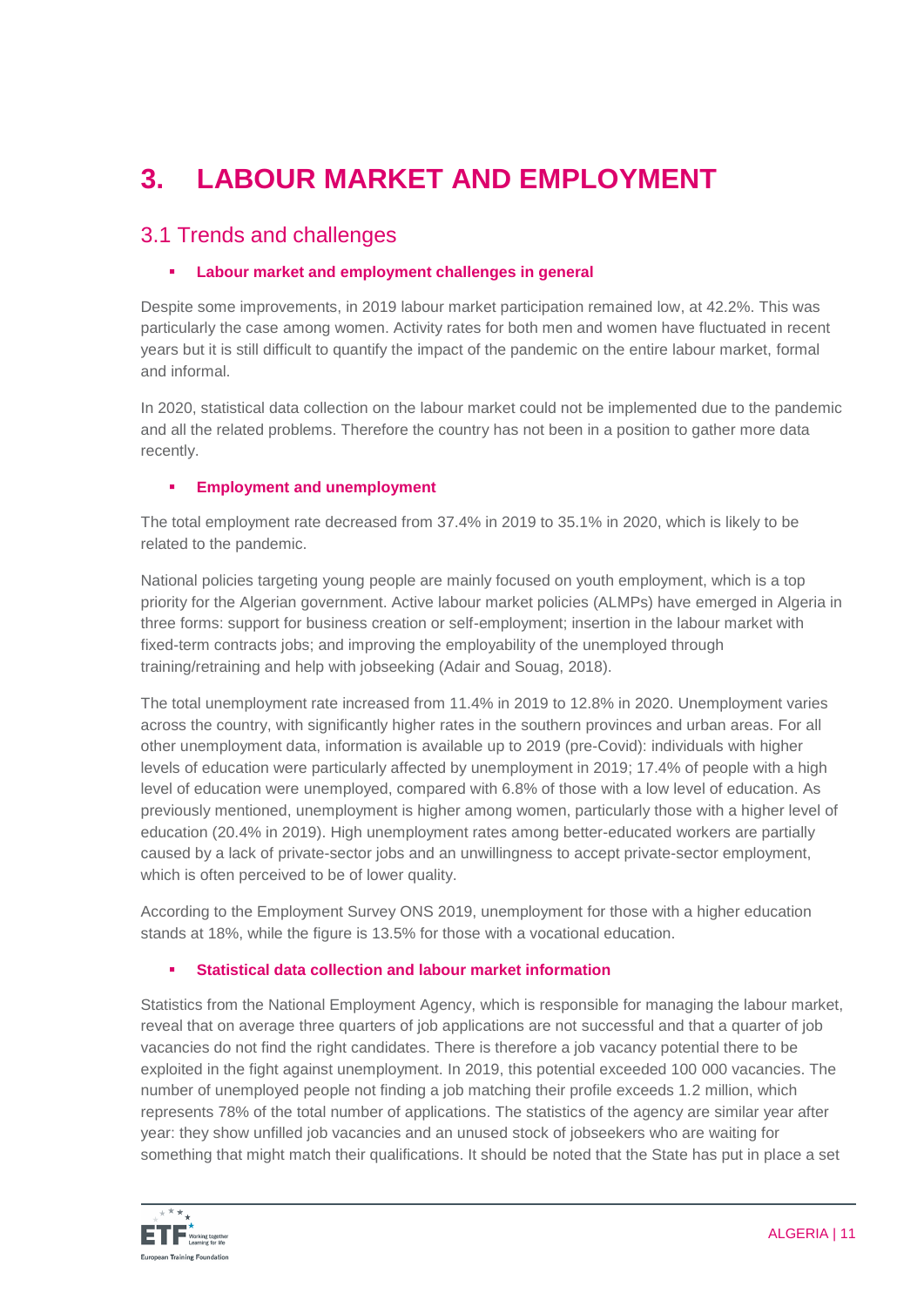of measures for companies, to reduce the cost of labour. Employers may be able to benefit from reductions in social security contributions based on certain criteria (Prime Minister 2021, Plan de Relance Economique 2020-2024).

### **Poverty**

According to Statista, the number of people living in poverty in Algeria has been at its highest over the last 4 years, standing at 1.9 million in 2021, which represented an increase of 200 000 poor people compared to 2020. In contrast, both 2019 and 2018 recorded 1.3 million cases of poverty. The fact that more people have been living below the poverty line in the last 2 years is probably due to the coronavirus pandemic (Statista, 2021).

### 3.2 Employment policy and institutional setting

### **Strategy and legal framework in the employment policy field**

The national employment policy strategy is based on the action plan for promotion of employment and the fight against unemployment adopted by the Council of Government of 1 April 2008. It takes an inclusive and comprehensive approach that encourages productive investment, based on different principles: 1) fighting unemployment through an economic approach; 2) adapting training courses and profiles to employment needs; 3) promoting a skilled workforce in the short and medium term; 4) strengthening the promotion of youth employment and improving the permanence rate; 5) support for job-generating investment and the development of entrepreneurship (Prime Minister 2021, Plan de Relance Economique 2020-2024).

In order to fight unemployment and promote employment, the state has set up a number of mechanisms to meet labour market demand (ANEM, ADS) and for business creation (ANSEJ, CNAC, and ANGEM). These different agencies depend on three ministries: The Ministry of Labour, Employment and Social Security (MTESS), the Ministry of National Solidarity, Family and the Status of Women, and the Ministry Delegate to the Prime Minister responsible for Micro-Enterprises.

The sector responsible for labour, employment and social security intervenes directly through:

- the National Employment Agency (ANEM): Law 04-19 on the job placement of workers and employment control entrusted the placement of job applicants to the ANEM and, under its supervision, in approved private placement organisations (OPAPs);

- a system to promote salaried employment, DAIP (Support System for Professional Integration): a measure intended for young people under 35, to facilitate the professional integration of young firsttime jobseekers; and

- a measure to help business creation, the CNAC (National Unemployment Insurance Fund): since 2004, the CNAC has been entrusted with supporting the creation of micro-enterprises by unemployed people aged 35 to 50, including by granting loans. This strengthens the CNAC's first two missions, which consist of training and providing unemployment benefits. In addition, an agreement falling under the umbrella of support for SME creation by unemployed people aged 35 to 50 has been established between the CNAC, the vocational training sector and the Ministry of Agriculture, in order to support the validation of professional knowledge and know-how for the benefit of unemployed people who claim to have qualifications or expertise in the planned activity but cannot prove it (diplomas, certificates, etc.).

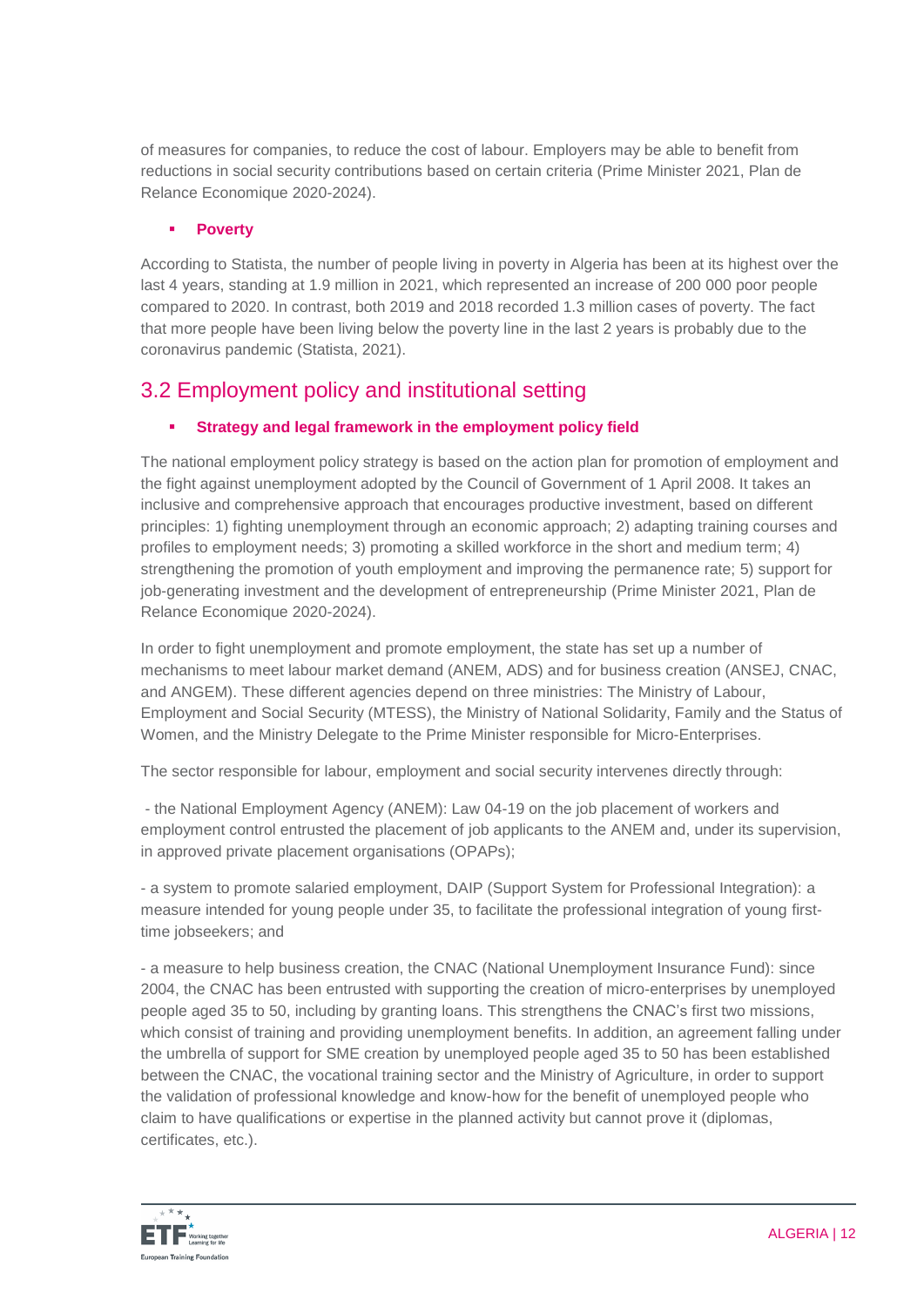### **Initiatives to boost employment**

As indicated by the ILO in the 'COVID-19 country policy responses' for Algeria, a number of initiatives were taken in 2020 to support businesses, jobs and incomes, namely:

- extending the deadline for filing tax returns and paying duties and taxes;
- supporting measures for employers, allowing them to pay their social security contributions at all CNAS agencies throughout the country, rather than having to attend the specific agency to which they are affiliated.
- for 'chifa' card holders, a de facto extension of the validity of cards that expired on 31 March 2020, allowing entitled persons uninterrupted access to the coverage of expenses by a social security organisation:
- simplifying the use of the online services of the various organisations under the Ministry of Labour, Employment and Social Security. (ILO, 2021)

Moreover, according to the 'Bilan des activités du governement 2020', at the end of the employment support schemes, 213 366 beneficiaries of the DAIS scheme were recorded, with a financial impact of beneficiaries of the DAIS scheme, with a financial impact of 753 MDAs; and 10 344 microcredits granted by the National Agency for the Management of Microcredit (ANGEM) for potential employment for around 39 000 positions ('Bilan d'activités du Gouvernement', May 2021).

### **EXECUTE:** Donor support to the employment policy field

The EU is supporting efforts to enhance the quality of services and policies in favour of employability and social inclusion, particularly for young people, by strengthening the capacities of current stakeholders and institutions. It is doing so via a combined approach that addresses both national and local levels. The AFEQ project – which aims to foster partnership between the public and private sectors for improved matching of skills and demand – was initiated in September 2017 and concluded in September 2021. This project, which is co-funded by the European Union and the Algerian Government, aimed to address the specific measures in place (active labour market policies); improve the quality of work-based learning; and provide a more varied offer of services and programmes at universities, covering applied research, entrepreneurship and gender mainstreaming.

For further information please contact Floriana Folisi, European Training Foundation, email: [floriana.folisi@etf.europa.eu.](mailto:floriana.folisi@etf.europa.eu)

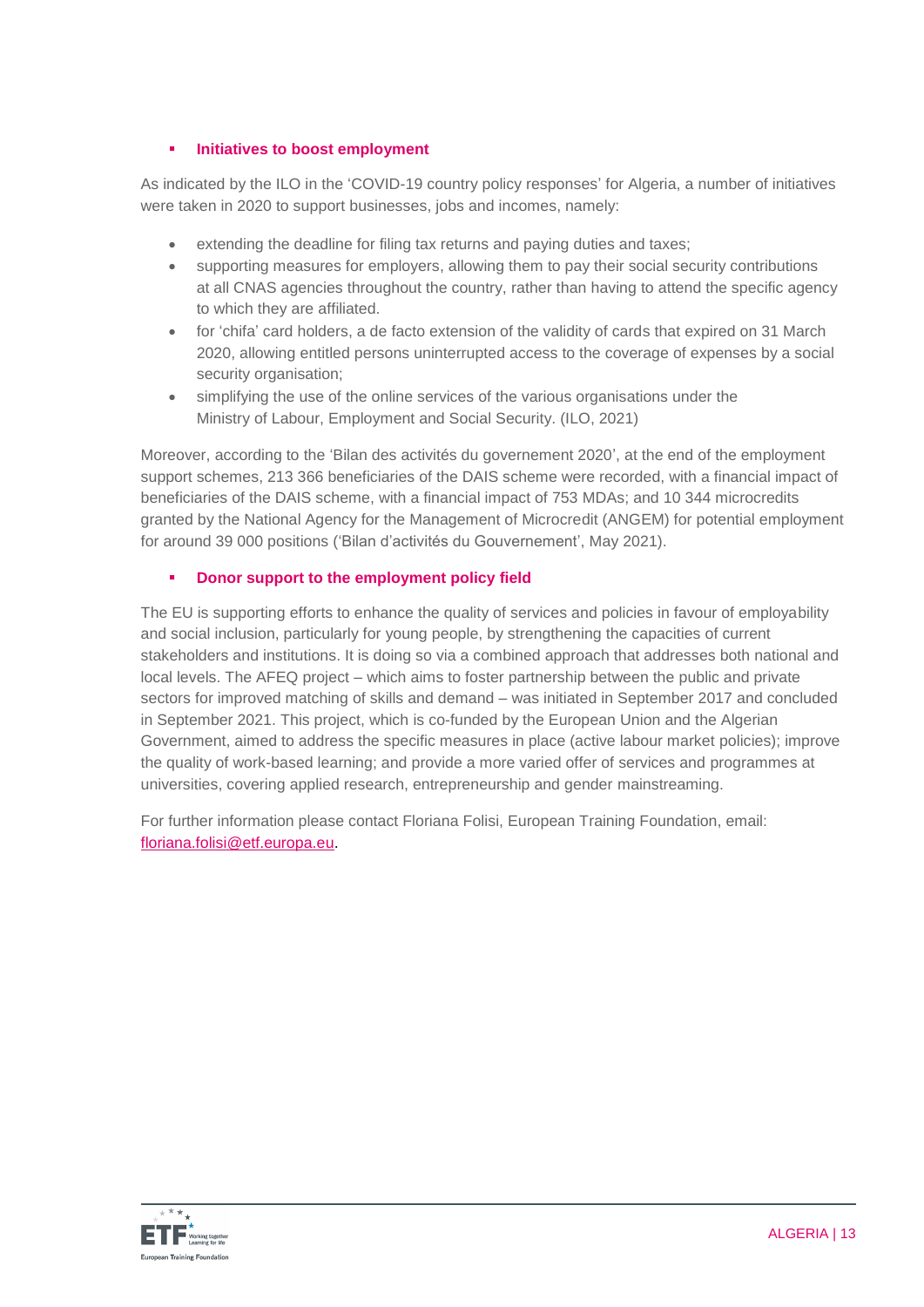# **ALGERIA: STATISTICAL ANNEX**

This annex includes annual data from 2010, 2015, 2019 and 2020 (or the latest available year).

|                  | <b>Indicator</b>                                                                                          |                            | 2010        | 2015     | 2019           | 2020     |
|------------------|-----------------------------------------------------------------------------------------------------------|----------------------------|-------------|----------|----------------|----------|
| $\mathbf{1}$     | Total population (000s) <sup>1</sup>                                                                      |                            | 35 977.5    | 39 728.0 | 43 053.1       | 43 851.0 |
| $\overline{2}$   | Relative size of youth population (age group<br>15-24 and age in the denomination 15-64,<br>$9/0$ ) e (2) |                            | 30.9        | 25.4     | 22.0           | 21.6     |
| 3                | GDP growth rate (%)                                                                                       |                            | 3.6         | 3.7      | 0.8            | $-5.5$   |
|                  |                                                                                                           | Agriculture added<br>value | 8.5         | 11.6     | 12.4           | 14.2     |
| $\overline{4}$   | GDP by sector (%)                                                                                         | Industry added<br>value    | 50.5        | 35.7     | 37.4           | 34.2     |
|                  |                                                                                                           | Services added<br>value    | 39.2        | 48.5     | 46.2           | 47.8     |
| 5                | Public expenditure on education (as % of<br>GDP)                                                          |                            | M.D.        | M.D.     | M.D.           | M.D.     |
| 6                | Public expenditure on education (as % of<br>total public expenditure)                                     |                            | M.D.        | M.D.     | M.D.           | M.D.     |
| $\overline{7}$   | Adult literacy (%) <sup>e</sup>                                                                           |                            | M.D.        | M.D.     | 81.4<br>(2018) | M.D.     |
|                  | <b>Educational attainment</b>                                                                             | Low                        | 72.4 (2012) | 68.2     | M.D.           | M.D.     |
| $\bf 8$          | of adult population<br>(aged 25-64 or 15+)                                                                | Medium                     | 17.9 (2012) | 19.3     | M.D.           | M.D.     |
|                  | $(\frac{9}{6})^{(3)(4)}$                                                                                  | High                       | 9.8(2012)   | 12.5     | M.D.           | M.D.     |
|                  | Early leavers from                                                                                        | Total                      | M.D.        | M.D.     | M.D.           | M.D.     |
| $\boldsymbol{9}$ | education and training<br>(aged 18-24) (%)                                                                | Male                       | M.D.        | M.D.     | M.D.           | M.D.     |
|                  |                                                                                                           | Female                     | M.D.        | M.D.     | M.D.           | M.D.     |
| 10               | Gross enrolment rates in upper secondary<br>education (ISCED level 3) (%)                                 |                            | 59.3        | M.D.     | M.D.           | M.D.     |
| 11               | Share of VET students in upper secondary<br>education (ISCED level 3) (%)                                 |                            | 10.3        | M.D.     | M.D.           | M.D.     |
| 12 <sub>2</sub>  | Tertiary education attainment (aged 30-34)<br>(% )                                                        |                            | M.D.        | M.D.     | M.D.           | M.D.     |
|                  | Participation in                                                                                          | Total                      | M.D.        | M.D.     | M.D.           | M.D.     |
| 13               | training/lifelong learning                                                                                | Male                       | M.D.        | M.D.     | M.D.           | M.D.     |
|                  | (aged 25-64) (%)                                                                                          | Female                     | M.D.        | M.D.     | M.D.           | M.D.     |
|                  | Low achievement in                                                                                        | Reading                    | N.A.        | 79.0     | N.A.           | N.A.     |
| 14               | reading, mathematics                                                                                      | <b>Mathematics</b>         | N.A.        | 81.0     | N.A.           | N.A.     |
|                  | and science - PISA (%)                                                                                    | Science                    | N.A.        | 70.8     | N.A.           | N.A.     |
|                  |                                                                                                           | Total                      | 41.7        | 41.8     | 42.2           | M.D.     |
| 15               | Activity rate (aged 15+)<br>$(\% )$                                                                       | Male                       | 68.9        | 66.8     | 66.8           | M.D.     |
|                  |                                                                                                           | Female                     | 14.2        | 16.4     | 17.3           | M.D.     |
|                  | Inactivity rate (aged<br>$15+$ $(%)$ $(4)$                                                                | Total                      | 58.3        | 58.2     | 57.8           | M.D.     |
| 16               |                                                                                                           | Male                       | 31.1        | 33.2     | 33.2           | M.D.     |
|                  |                                                                                                           | Female                     | 85.8        | 83.6     | 82.7           | M.D.     |
|                  | Employment rate (aged                                                                                     | Total                      | 37.6        | 37.1     | 37.4           | $35.1^e$ |
| 17               | $(15+)$ (%)                                                                                               | Male                       | 63.3        | 60.2     | 60.7           | M.D.     |

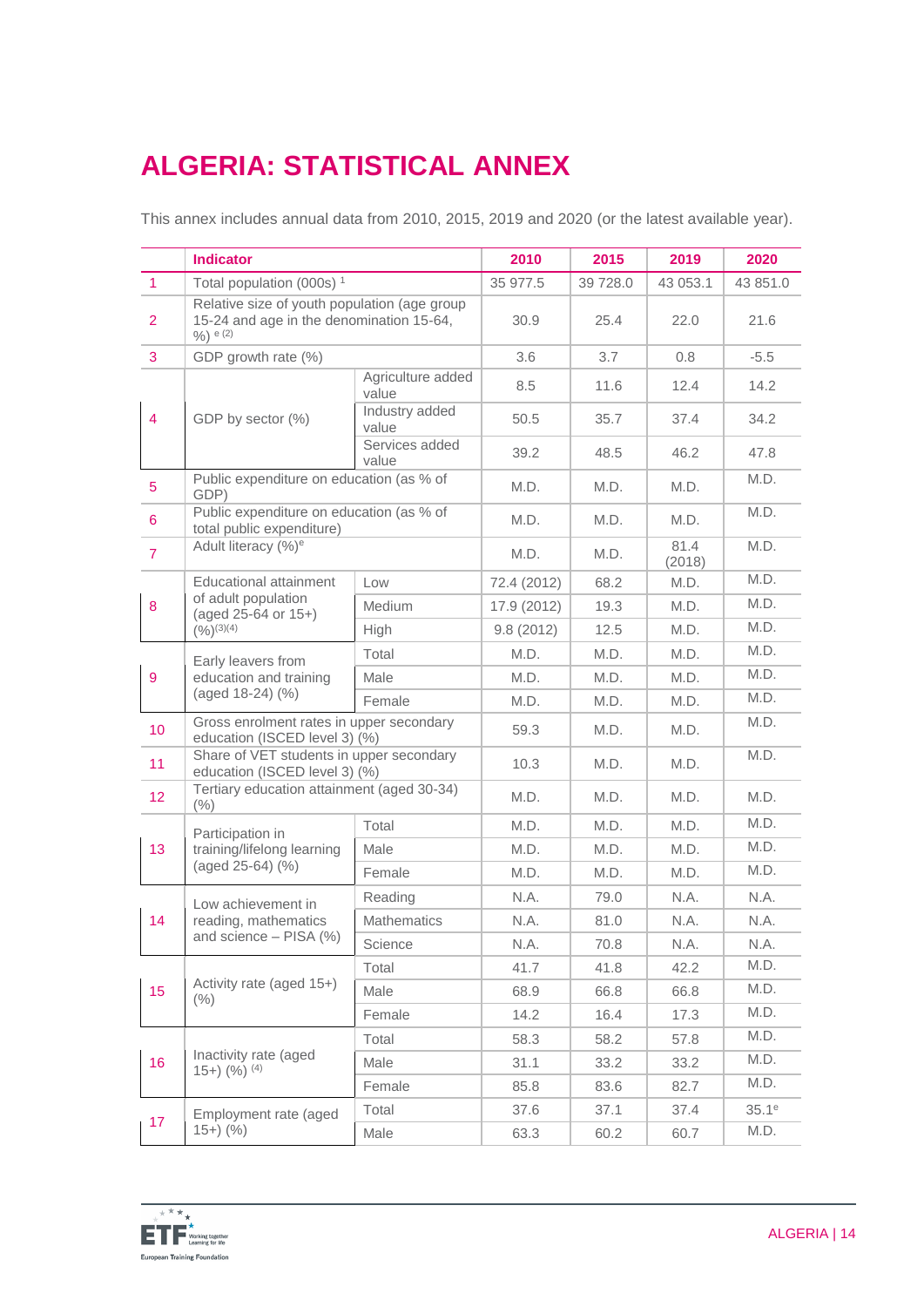|    |                                                                                                          | Female          | 11.5 | 13.6 | 13.8              | M.D.              |
|----|----------------------------------------------------------------------------------------------------------|-----------------|------|------|-------------------|-------------------|
| 18 | Employment rate by<br>educational attainment<br>(% aged 15+) (5)                                         | Low             | 42.7 | 38.9 | M.D.              | M.D.              |
|    |                                                                                                          | Medium          | 40.4 | 37.4 | 38.3              | M.D.              |
|    |                                                                                                          | High            | 39.6 | 46.1 | 43.9              | M.D.              |
|    | Employment by sector<br>(% )                                                                             | Agriculture     | 11.7 | 8.7  | 9.6               | M.D.              |
| 19 |                                                                                                          | Industry        | 33.1 | 29.8 | 29.7              | M.D.              |
|    |                                                                                                          | <b>Services</b> | 55.2 | 61.6 | 61.6 <sup>2</sup> | M.D.              |
| 20 | Incidence of self-employment (%)                                                                         |                 | 33.7 | 30.2 | 32.4              | M.D.              |
| 21 | Incidence of vulnerable employment (%)                                                                   |                 | M.D. | M.D. | M.D.              | M.D.              |
|    | Unemployment rate<br>(aged 15+) (%) <sup>(6)</sup>                                                       | Total           | 10.0 | 11.2 | 11.4              | 12.8 <sup>e</sup> |
| 22 |                                                                                                          | Male            | 8.1  | 9.9  | 9.1               | M.D.              |
|    |                                                                                                          | Female          | 19.1 | 16.6 | 20.4              | M.D.              |
|    | Unemployment rate by<br>educational attainment<br>(aged 15+) (%) <sup>(6)</sup> (5)                      | Low             | 7.6  | 7.7  | 6.8               | M.D               |
| 23 |                                                                                                          | <b>Medium</b>   | 8.9  | 10.1 | 10.6              | M.D               |
|    |                                                                                                          | High            | 20.3 | 14.1 | 17.4              | M.D               |
| 24 | Long-term unemployment rate (aged 15+)<br>(9/6)(6)                                                       |                 | 6.4  | 8.1  | M.D.              | M.D               |
|    | Youth unemployment<br>rate (aged 15-24) (%) <sup>(7)</sup>                                               | Total           | 21.5 | 29.9 | 26.9              | M.D               |
| 25 |                                                                                                          | Male            | 18.6 | 26.7 | 23.6              | M.D               |
|    |                                                                                                          | Female          | 37.4 | 45.3 | 45.1              | M.D               |
|    | Proportion of people<br>aged 15-24 not in<br>employment, education<br>or training (NEETs)<br>$(%)^{(8)}$ | Total           | 25.3 | 21.2 | 26.2              | M.D               |
| 26 |                                                                                                          | Male            | 11.3 | 10.8 | 20.4              | M.D               |
|    |                                                                                                          | Female          | 40.0 | 32.1 | 32.1              | M.D               |

Last update: September 2021

#### Sources:

Indicators 15, 16, 17 (2010, 2015 and 2019), 18, 19, 20, 22 (2010, 2015 and 2019), 23, 24, 25 and 26 – Algerian Office of National Statistics (ONS)

Indicator 8 – EUROSTAT

Indicators 7, 10 and 11 – UNESCO, Institute for Statistics

Indicator 14 – OECD

Indicators 1, 2, 3 and 4 – The World Bank, World Development Indicators database

Indicators 17 (2020) and 22 (2020) – ILO modelled estimates

#### Notes:

(1) The values shown are mid-year estimates.

(2) ETF calculations.

(3) Low refers to ISCED level 0-2 and includes no-schooling; Medium refers to ISCED level 3-4; and High refers to ISCED level 5 or above.

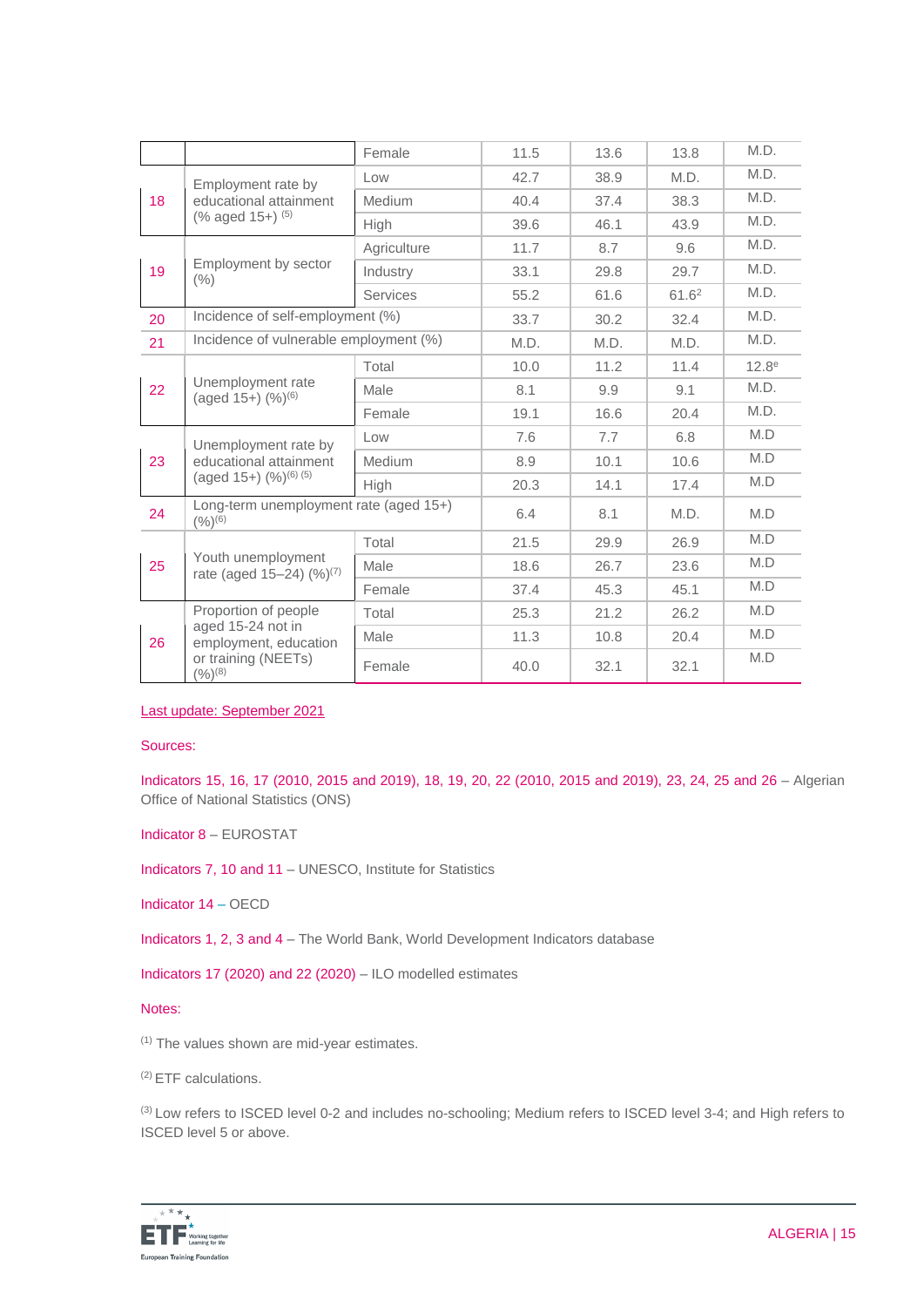$(4)$  Definition differs (the indicator refers to adult population aged 25+).

(5) Low (ISCED 0-1) corresponds to *Primaire* in the national classification; Medium (ISCED 3-4) corresponds to *Secondaire* in the national classification; High (ISCED 5+) corresponds to *Supérieur* in the national classification.

 $(6)$  Age range 16-59 for the years 2010-2019 and age 15+ for the year 2020.

(7) Age range 16-24.

 $(8)$  Definition differs – youth neither in employment nor in school.

#### Legend:

N.A. = Not applicable

M.D. = Missing data

 $e =$  estimations

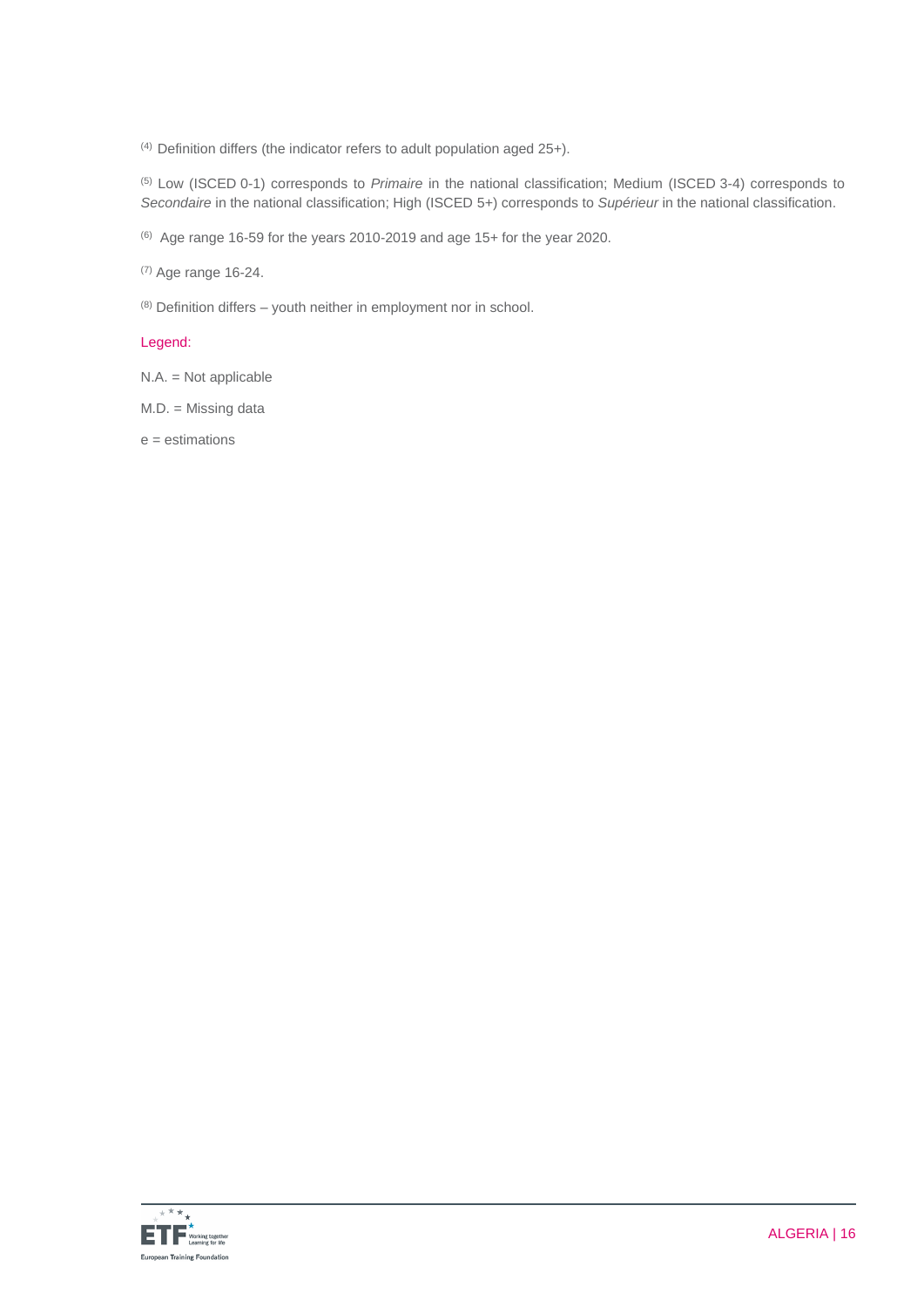# **ANNEX: DEFINITIONS OF INDICATORS**

|                | <b>Description</b>                                                    | <b>Definition</b>                                                                                                                                                                                                                                                                                                                                                                                                                                                                                                                                |
|----------------|-----------------------------------------------------------------------|--------------------------------------------------------------------------------------------------------------------------------------------------------------------------------------------------------------------------------------------------------------------------------------------------------------------------------------------------------------------------------------------------------------------------------------------------------------------------------------------------------------------------------------------------|
| 1.             | Total population ('000)                                               | The total population is estimated as the number of people having their<br>usual residence in a country on 1 January of the respective year.<br>When information on the usually resident population is not available,<br>countries may report legal or registered residents.                                                                                                                                                                                                                                                                      |
| $\mathbf{2}$   | Relative size of youth population<br>(age group 15-24) (%)            | This is the ratio of the youth population (aged 15-24) to the working-<br>age population, usually aged 15-64 (74)/15+.                                                                                                                                                                                                                                                                                                                                                                                                                           |
| 3              | GDP growth rate (%)                                                   | Annual percentage growth rate of GDP at market prices based on<br>constant local currency. Aggregates are based on constant 2010<br>USD. GDP is the sum of gross value added by all resident producers<br>in the economy plus any product taxes and minus any subsidies not<br>included in the value of the products. It is calculated without making<br>deductions for depreciation of fabricated assets or for depletion and<br>degradation of natural resources.                                                                              |
| 4              | GDP by sector (%)                                                     | The share of value added from agriculture, industry and services.                                                                                                                                                                                                                                                                                                                                                                                                                                                                                |
|                |                                                                       | Agriculture corresponds to ISIC divisions 1-5 and includes forestry,<br>hunting and fishing, as well as cultivation of crops and livestock<br>production. Value added is the net output of a sector after adding up<br>all outputs and subtracting intermediate inputs. It is calculated without<br>making deductions for depreciation of fabricated assets or depletion<br>and degradation of natural resources. The origin of value added is<br>determined by the International Standard Industrial Classification<br>(ISIC), revision 3 or 4. |
| 5 <sup>5</sup> | Public expenditure on education<br>(as % of GDP)                      | Public expenditure on education expressed as a percentage of GDP.                                                                                                                                                                                                                                                                                                                                                                                                                                                                                |
|                |                                                                       | Generally, the public sector funds education either by directly bearing<br>the current and capital expenses of educational institutions, or by<br>supporting students and their families with scholarships and public<br>loans as well as by transferring public subsidies for educational<br>activities to private firms or non-profit organisations (transfer to private<br>households and enterprises). Both types of transactions together are<br>reported as total public expenditure on education.                                         |
| 6              | Public expenditure on education<br>(as % of total public expenditure) | Public expenditure on education expressed as a percentage of total<br>public expenditure.                                                                                                                                                                                                                                                                                                                                                                                                                                                        |
|                |                                                                       | Generally, the public sector funds education either by directly bearing<br>the current and capital expenses of educational institutions, or by<br>supporting students and their families with scholarships and public<br>loans as well as by transferring public subsidies for educational<br>activities to private firms or non-profit organisations (transfer to private<br>households and enterprises). Both types of transactions together are<br>reported as total public expenditure on education.                                         |
| 7              | Adult literacy (%)                                                    | Adult literacy is the percentage of the population aged 15 years and<br>over who can both read and write a short simple statement on their<br>everyday life and understand it. Generally, 'literacy' also<br>encompasses 'numeracy' - the ability to make simple arithmetic<br>calculations.                                                                                                                                                                                                                                                     |

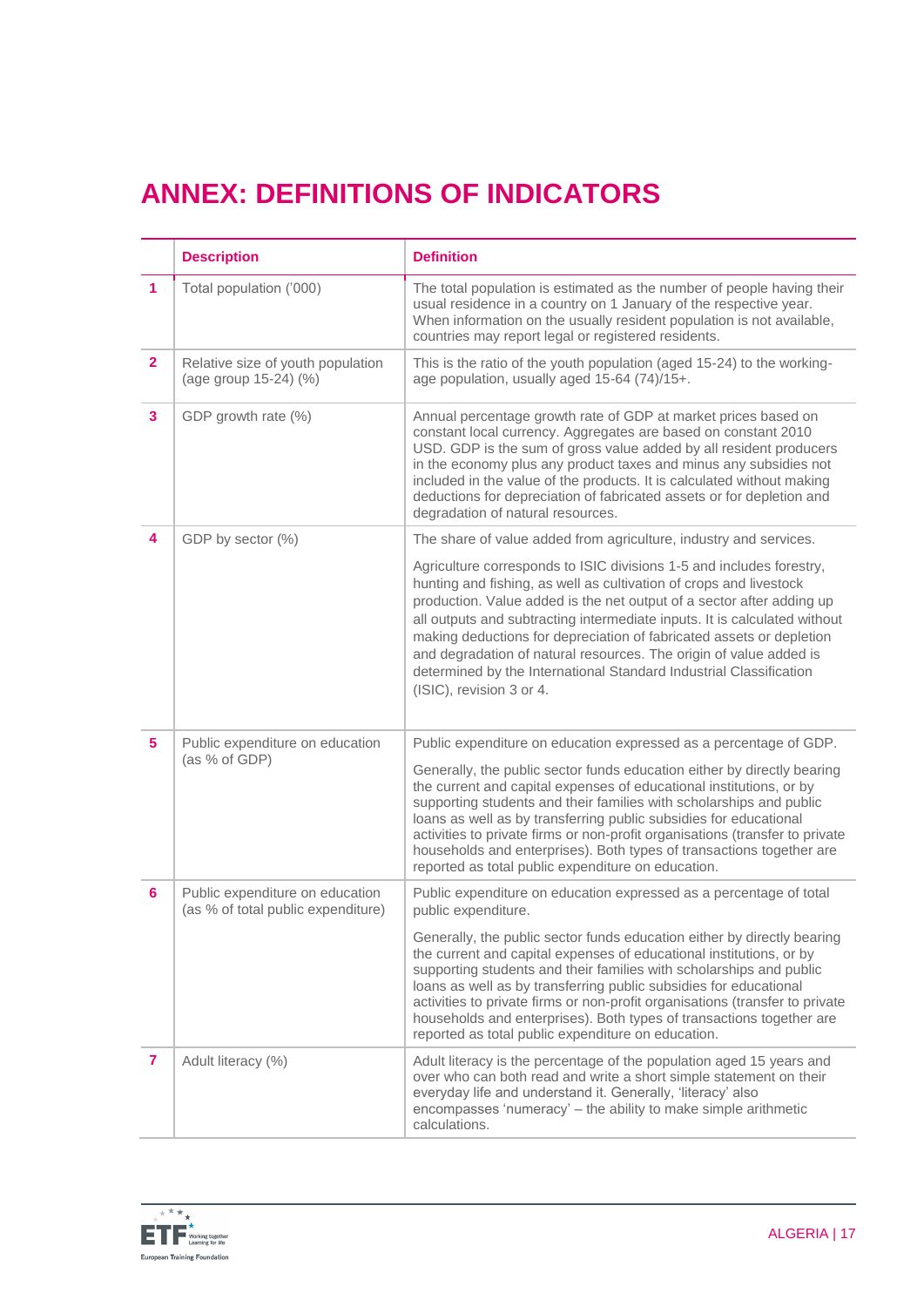|                 | <b>Description</b>                                                                 | <b>Definition</b>                                                                                                                                                                                                                                                                                                                                                                                                                                                                                                                                                        |  |
|-----------------|------------------------------------------------------------------------------------|--------------------------------------------------------------------------------------------------------------------------------------------------------------------------------------------------------------------------------------------------------------------------------------------------------------------------------------------------------------------------------------------------------------------------------------------------------------------------------------------------------------------------------------------------------------------------|--|
| 8               | Educational attainment of adult<br>population (25-64 or aged 15+)<br>(% )          | Educational attainment refers to the highest educational level<br>achieved by individuals expressed as a percentage of all persons in<br>that age group.                                                                                                                                                                                                                                                                                                                                                                                                                 |  |
|                 |                                                                                    | This is usually measured in terms of the highest educational<br>programme successfully completed, which is typically certified by a<br>recognised qualification. Recognised intermediate qualifications are<br>classified at a lower level than the programme itself.                                                                                                                                                                                                                                                                                                    |  |
| 9               | Early leavers from education and<br>training (age group 18-24) (%)                 | Early leavers from education and training are defined as the<br>percentage of the population aged 18-24 with at most a lower<br>secondary education who were not in further education or training<br>during the 4 weeks preceding the survey. Lower secondary education<br>refers to ISCED 1997 levels 0-2 and 3C short (i.e. programmes lasting<br>under 2 years) for data up to 2013 and to ISCED 2011 levels 0-2 for<br>data from 2014 onwards.                                                                                                                       |  |
| 10 <sup>1</sup> | Gross enrolment rates in upper<br>secondary education (ISCED level<br>$3)$ (%)     | Number of students enrolled in a given level of education, regardless<br>of age, expressed as a percentage of the official school-age<br>population corresponding to the same level of education.                                                                                                                                                                                                                                                                                                                                                                        |  |
| 11              | Share of VET students in upper<br>secondary education (ISCED level<br>$3)$ $(\% )$ | Total number of students enrolled in vocational programmes at a<br>given level of education (in this case, upper secondary), expressed as<br>a percentage of the total number of students enrolled in all<br>programmes (vocational and general) at that level.                                                                                                                                                                                                                                                                                                          |  |
| 12              | Tertiary education attainment<br>(aged 30-34) (%)                                  | Tertiary attainment is calculated as the percentage of the population<br>aged 30-34 who have successfully completed tertiary studies (e.g.<br>university, higher technical institution). Educational attainment refers<br>to ISCED 1997 level 5-6 up to 2013 and ISCED 2011 level 5-8 from<br>2014 onwards.                                                                                                                                                                                                                                                              |  |
| 13              | Participation in training/lifelong<br>learning (age group 25-64) (%)               | Participants in lifelong learning refers to persons aged 25-64 who<br>stated that they received education or training in the 4 weeks<br>preceding the survey (numerator). The denominator is the total<br>population of the same age group, excluding those who did not<br>answer the question on participation in education and training. The<br>information collected relates to all education or training, whether or<br>not it is relevant to the respondent's current or possible future job. If a<br>different reference period is used, this should be indicated. |  |
| 14              | Low achievement in reading,<br>maths and science - PISA (%)                        | Low achievers are the 15-year-olds who are failing to reach level 2 on<br>the PISA scale for reading, mathematics and science.                                                                                                                                                                                                                                                                                                                                                                                                                                           |  |
| 15              | Activity rate (aged 15+) (%)                                                       | The activity rate is calculated by dividing the active population by the<br>population of the same age group. The active population (also called<br>'labour force') is defined as the sum of employed and unemployed<br>people. The inactive population consists of all people who are<br>classified as neither employed nor unemployed.                                                                                                                                                                                                                                 |  |
| 16              | Inactivity rate (aged 15+) (%)                                                     | The inactivity/out-of-the-labour-force rate is calculated by dividing the<br>inactive population by the population of the same age group. The<br>inactive population consists of all people who are classified as neither<br>employed nor unemployed.                                                                                                                                                                                                                                                                                                                    |  |
| 17              | Employment rate (aged 15+) (%)                                                     | The employment rate is calculated by dividing the number of<br>employed people by the population of the same age group. Employed<br>people are all people who worked at least one hour for pay or profit<br>during the reference period or were temporarily absent from such<br>work. If a different age group is used, this should be indicated.                                                                                                                                                                                                                        |  |
| 18              | Employment rate by educational<br>attainment (% aged 15+)                          | The employment rate is calculated by dividing the number of<br>employed persons by the population of the same age group.                                                                                                                                                                                                                                                                                                                                                                                                                                                 |  |

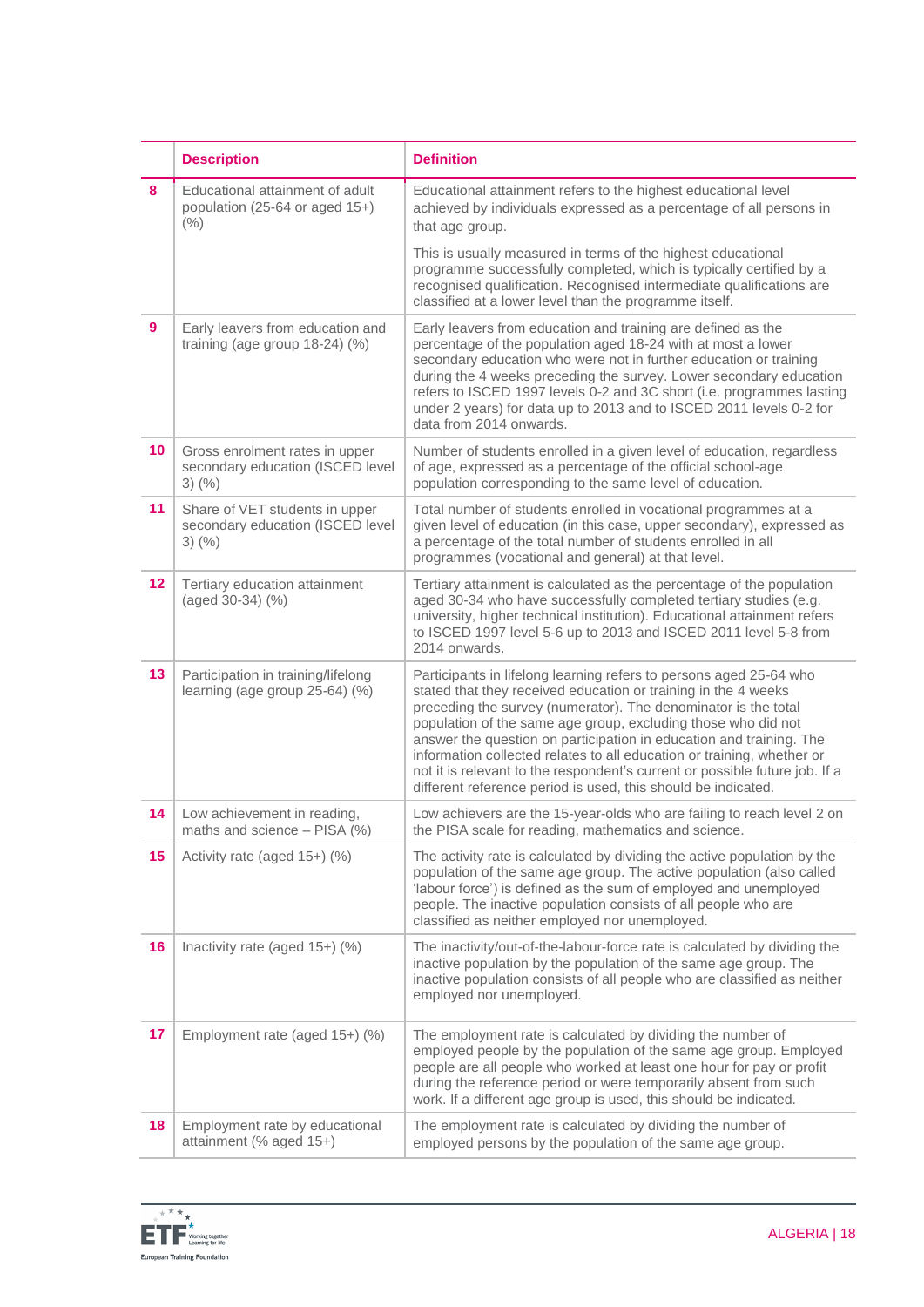|    | <b>Description</b>                                                | <b>Definition</b>                                                                                                                                                                                                                                                                                                                                                                                                                                                                                                                                                                                                                                                                                                                                                                                                                                                                                                            |
|----|-------------------------------------------------------------------|------------------------------------------------------------------------------------------------------------------------------------------------------------------------------------------------------------------------------------------------------------------------------------------------------------------------------------------------------------------------------------------------------------------------------------------------------------------------------------------------------------------------------------------------------------------------------------------------------------------------------------------------------------------------------------------------------------------------------------------------------------------------------------------------------------------------------------------------------------------------------------------------------------------------------|
|    |                                                                   | Employed persons are all persons who worked at least 1 hour for pay<br>or profit during the reference period or were temporarily absent from<br>such work. If a different age group is used, this should be indicated.                                                                                                                                                                                                                                                                                                                                                                                                                                                                                                                                                                                                                                                                                                       |
|    |                                                                   | Educational levels refer to the highest educational level successfully<br>completed. Three levels are considered: Low (ISCED level 0-2),<br>Medium (ISCED level 3-4) and High (ISCED 1997 level 5-6, and<br>ISCED 2011 level 5-8).                                                                                                                                                                                                                                                                                                                                                                                                                                                                                                                                                                                                                                                                                           |
| 19 | Employment by sector (%)                                          | This indicator provides information on the relative importance of<br>different economic activities with regard to employment. Data is<br>presented by broad branches of economic activity (i.e.<br>agriculture/industry/services) based on the International Standard<br>Industrial Classification of All Economic Activities (ISIC). In Europe,<br>the NACE classification is consistent with ISIC.                                                                                                                                                                                                                                                                                                                                                                                                                                                                                                                         |
| 20 | Incidence of self-employment (%)                                  | The incidence of self-employment is expressed by the self-employed<br>(i.e. employers + own-account workers + contributing family workers)<br>as a proportion of the total employed population.                                                                                                                                                                                                                                                                                                                                                                                                                                                                                                                                                                                                                                                                                                                              |
| 21 | Incidence of vulnerable<br>employment (%)                         | The incidence of vulnerable employment is expressed by the own-<br>account workers and contributing family workers as a proportion of the<br>total employed population.                                                                                                                                                                                                                                                                                                                                                                                                                                                                                                                                                                                                                                                                                                                                                      |
| 22 | Unemployment rate (aged 15+)<br>(% )                              | The unemployment rate represents unemployed people as a<br>percentage of the labour force. The labour force is the total number of<br>people who are employed or unemployed. Unemployed people<br>comprise those aged 15-64 or 15+ who were without work during the<br>reference week, are currently available for work (were available for<br>paid employment or self-employment before the end of the 2 weeks<br>following the reference week); are actively seeking work, i.e. had<br>taken specific steps in the 4-week period ending with the reference<br>week to seek paid employment or self-employment, or had found a<br>job to start later (within a period of, at most, 3 months).                                                                                                                                                                                                                               |
| 23 | Unemployment rate by<br>educational attainment (aged 15+)<br>(% ) | The unemployment rate represents unemployed people as a<br>percentage of the labour force. The labour force is the total number of<br>people who are employed or unemployed. Unemployed people<br>comprise those aged 15-64 or 15+ who were without work during the<br>reference week, are currently available for work (were available for<br>paid employment or self-employment before the end of the 2 weeks<br>following the reference week), are actively seeking work (had taken<br>specific steps in the 4-week period ending with the reference week to<br>seek paid employment or self-employment, or had found a job to start<br>later (within a period of, at most, 3 months)). Educational levels refer<br>to the highest educational level successfully completed. Three levels<br>are considered: Low (ISCED level 0-2), Medium (ISCED level 3-4)<br>and High (ISCED 1997 level 5-6, and ISCED 2011 level 5-8) |
| 24 | Long-term unemployment rate<br>(aged 15+) (%)                     | The long-term unemployment rate is the share of people in the total<br>active population who have been unemployed for 12 months or more,<br>expressed as a percentage. The duration of unemployment is defined<br>as the duration of a search for a job or as the period of time since the<br>last job was held (if this period is shorter than the duration of the<br>search for a job).                                                                                                                                                                                                                                                                                                                                                                                                                                                                                                                                    |
| 25 | Youth unemployment rate (aged<br>$15-24)$ (%)                     | The youth unemployment ratio is calculated by dividing the number of<br>unemployed people aged 15-24 by the total population of the same<br>age group.                                                                                                                                                                                                                                                                                                                                                                                                                                                                                                                                                                                                                                                                                                                                                                       |

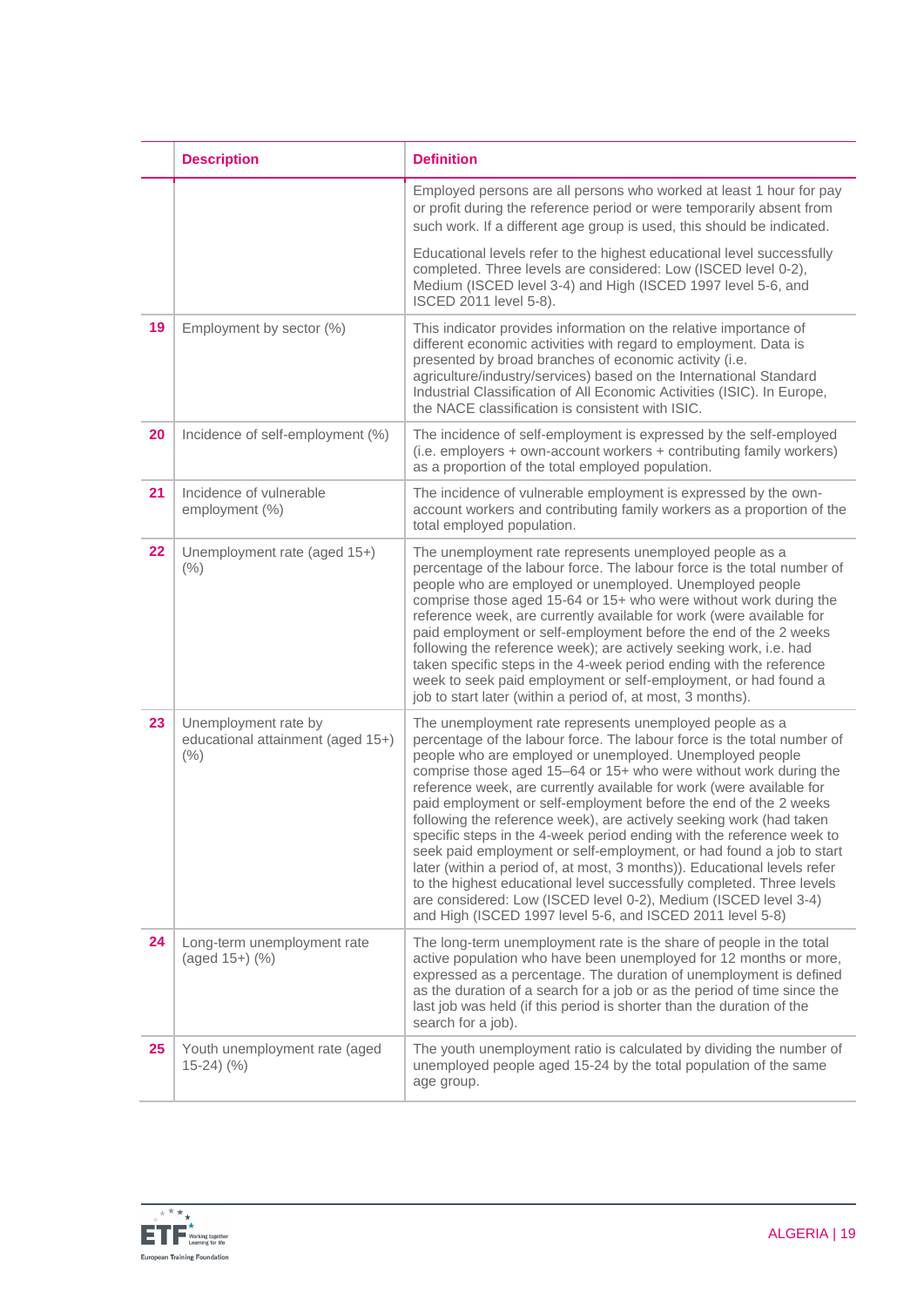|    | <b>Description</b>                                                                         | <b>Definition</b>                                                                                                                                                                                                                                                                                                                                                                                                                                                                                                                         |
|----|--------------------------------------------------------------------------------------------|-------------------------------------------------------------------------------------------------------------------------------------------------------------------------------------------------------------------------------------------------------------------------------------------------------------------------------------------------------------------------------------------------------------------------------------------------------------------------------------------------------------------------------------------|
| 26 | Proportion of people aged 15-24<br>not in employment, education or<br>training (NEETs) (%) | The indicator provides information on young people aged 15-24 who<br>meet the following two conditions: first, they are not employed (i.e. are<br>unemployed or inactive according to the ILO definition); and second,<br>they have not received any education or training in the 4 weeks<br>preceding the survey. The indicator is expressed as a percentage of<br>the total population of the same age group and gender, excluding the<br>respondents who have not answered the question on participation in<br>education and training. |

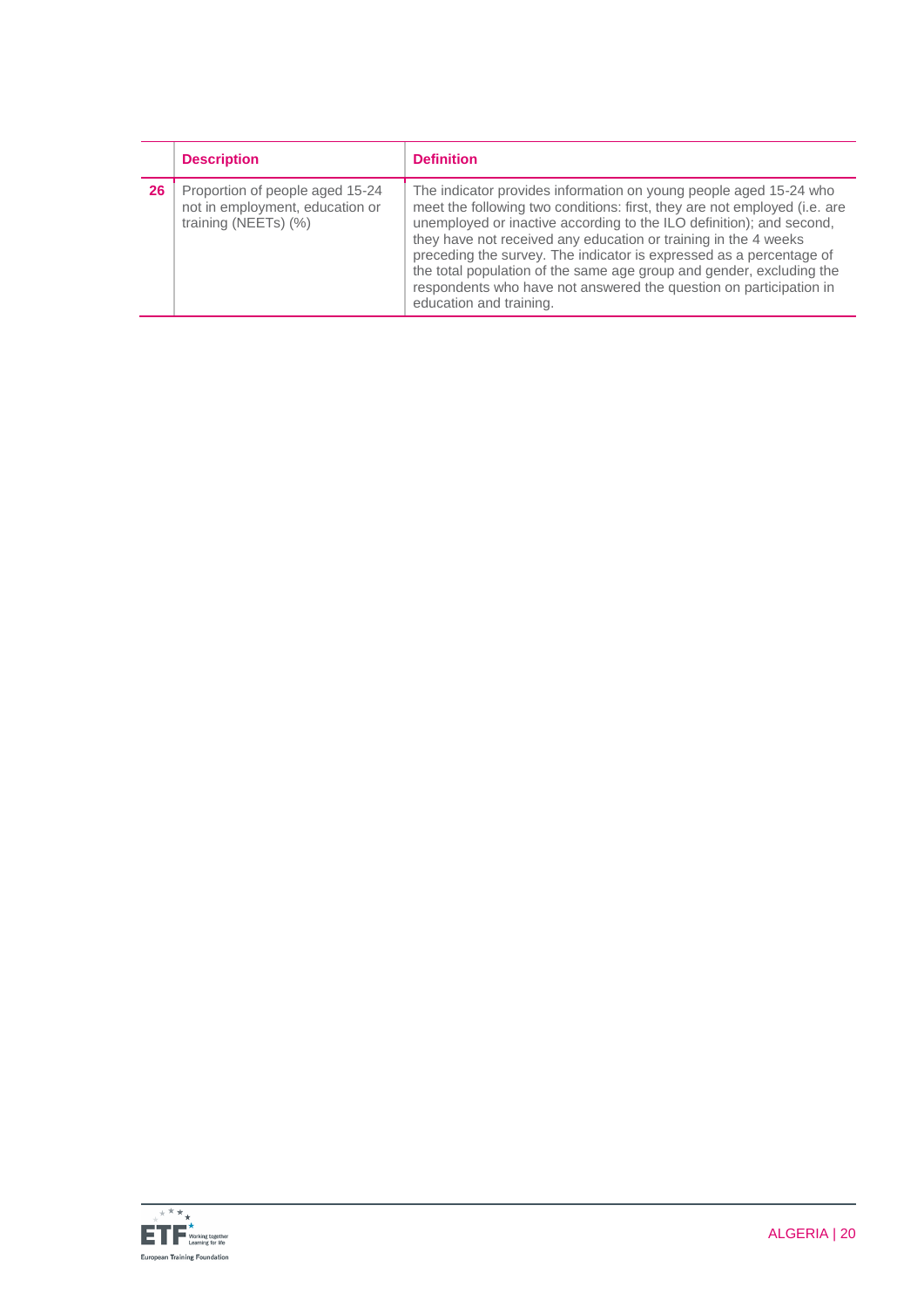# **REFERENCES**

Algérie Presse Service (APS), 23 June 2021 : Législatives: le Conseil constitutionnel proclame les résultats [définitifs \(aps.dz\)](https://www.aps.dz/algerie/124026-legislatives-du-12-juin-le-conseil-constitutionnel-proclame-les-resultats-definitifs)

COVID-19 Dashboard by the Center for Systems Science and Engineering (CSSE) at Johns Hopkins University (JHU) [Coronavirus COVID-19 \(2019-nCoV\) \(arcgis.com\)](https://gisanddata.maps.arcgis.com/apps/dashboards/bda7594740fd40299423467b48e9ecf6)

BBC News, 11 August 2021 [Algeria forest fires: At least 65 people killed as fires spread -](https://www.bbc.com/news/world-africa-58174918) BBC News

Population Pyramids of the World from 1950 to 2100, Algeria <https://www.populationpyramid.net/algeria/2050/>

Index Mundis, Algeria Demographics Profile - https://www.indexmundis.com/Algeria/demographicsprofile

UNHCR, 2021 [Algeria | Global Focus \(unhcr.org\)](https://reporting.unhcr.org/algeria)

World Bank (WB), April 2021, [https://www.worldbank.org/en/country/algeria/publication/economic](https://www.worldbank.org/en/country/algeria/publication/economic-update-april-2021)[update-april-2021](https://www.worldbank.org/en/country/algeria/publication/economic-update-april-2021)

World Bank, Algeria Economic Update, MPO, April 21 (146, 147) - [1-mpo-sm21-algeria-dza-kcm.pdf](https://thedocs.worldbank.org/en/doc/bb7f0f274cf7427a06bace51771c863d-0280012021/original/1-mpo-sm21-algeria-dza-kcm.pdf)  [\(worldbank.org\)](https://thedocs.worldbank.org/en/doc/bb7f0f274cf7427a06bace51771c863d-0280012021/original/1-mpo-sm21-algeria-dza-kcm.pdf)

OECD, 2015 - [pisa-2015-results-in-focus.pdf \(oecd.org\)](https://www.oecd.org/pisa/pisa-2015-results-in-focus.pdf)

*Portal du Premier Ministre (PPM) 2021 – 'Plan de relance économique, Volumes 1 et 2'* [http://www.premier-ministre.gov.dz/ressources/front/files/pdf/plans-d-actions/bilan-](http://www.premier-ministre.gov.dz/ressources/front/files/pdf/plans-d-actions/bilan-2021/Plan%20de%20relance%20%C3%A9conomique%202020-2024-fr.pdf)[2021/Plan%20de%20relance%20%C3%A9conomique%202020-2024-fr.pdf](http://www.premier-ministre.gov.dz/ressources/front/files/pdf/plans-d-actions/bilan-2021/Plan%20de%20relance%20%C3%A9conomique%202020-2024-fr.pdf)

*Bilan d'activités du Gouvernement pour la mise en œuvre du programme du Président de la République du 1er janvier au 31 mai 2021* [bilan-activité-du-gouvernement-20-06-2021-fr.pdf \(premier](http://www.premier-ministre.gov.dz/ressources/front/files/pdf/plans-d-actions/bilan-activite%CC%81-du-gouvernement-20-06-2021-fr.pdf)[ministre.gov.dz\)](http://www.premier-ministre.gov.dz/ressources/front/files/pdf/plans-d-actions/bilan-activite%CC%81-du-gouvernement-20-06-2021-fr.pdf)

World Bank (WB), 2020<https://data.worldbank.org/indicator/HD.HCI.OVRL?locations=DZ>

Adair, P. and Souag, A., Okun's law, informal employment and the impact of labour market policies in Algeria since 1997, 2018.<https://hal-upec-upem.archives-ouvertes.fr/hal-01683932>

ETF, Youth in transition in the Southern and Eastern Mediterranean, 2021 [Unlocking the potential of](https://www.etf.europa.eu/en/publications-and-resources/publications/unlocking-potential-youth-southern-and-eastern)  [youth in the Southern and Eastern Mediterranean | ETF \(europa.eu\)](https://www.etf.europa.eu/en/publications-and-resources/publications/unlocking-potential-youth-southern-and-eastern)

Musette, M.S., *Le marché du travail en Algérie: Une vision nouvelle?*, CREAD, 2013. [http://adapt.it/adapt-indice-a-z/wp](http://adapt.it/adapt-indice-a-z/wp-content/uploads/2014/04/musette_le_marché_du_travail_en_algérie_2013.pdf)[content/uploads/2014/04/musette\\_le\\_marché\\_du\\_travail\\_en\\_algérie\\_2013.pdf](http://adapt.it/adapt-indice-a-z/wp-content/uploads/2014/04/musette_le_marché_du_travail_en_algérie_2013.pdf)

Omrane, M., Youth in Algeria: Actors, policies and impact of international cooperation, SAHWA Policy Paper, 2016.

[file:///C:/Users/DNA/Downloads/CREAD\\_Final\\_Dec20161\\_policypaperinternationalcooperationyouthM](file:///C:/Users/DNA/Downloads/CREAD_Final_Dec20161_policypaperinternationalcooperationyouthMustaphaOmrane.pdf) [ustaphaOmrane.pdf](file:///C:/Users/DNA/Downloads/CREAD_Final_Dec20161_policypaperinternationalcooperationyouthMustaphaOmrane.pdf)

ILO, United Kingdom ILO cooperation, 2018. www.ilo.org/wcmsp5/groups/public/---dgreports/-- exrel/documents/genericdocument/wcms\_344228.pdf

ETF, Coping with Covid-19, 2020 [Distance digital learning: gateway to the future? | ETF \(europa.eu\)](https://www.etf.europa.eu/en/news-and-events/news/distance-digital-learning-gateway-future)

JO 2018, *Journal Officiel de la République Algérienne* N.24 <http://www.ilo.org/dyn/natlex/docs/ELECTRONIC/107073/131665/F557543066/DZA-107073.pdf>

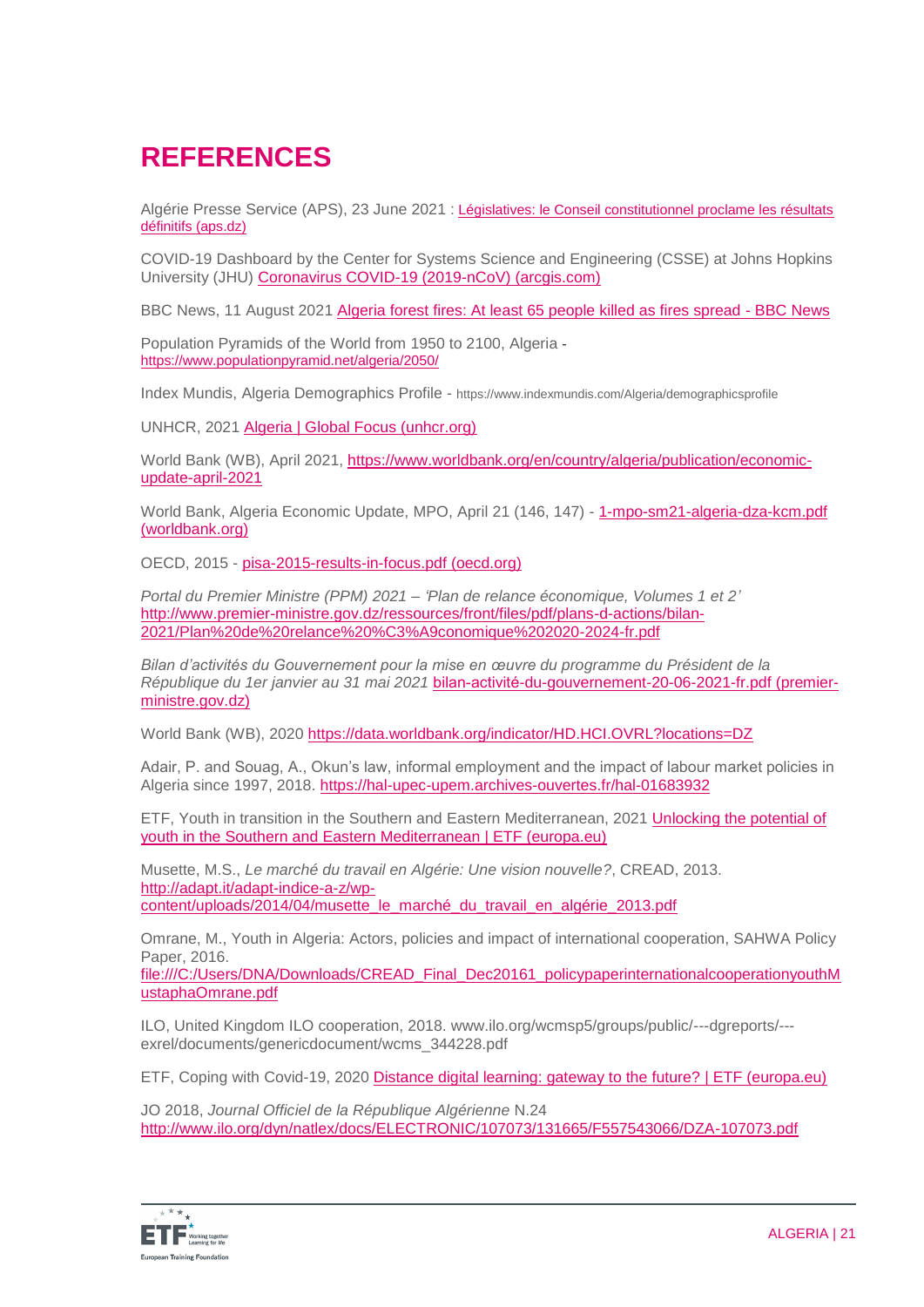Oxford Business Group, Algeria 2017 [Algeria overhauls teaching methods and increases education](https://oxfordbusinessgroup.com/overview/knuckling-down-overhaul-teaching-methods-and-increased-funding-raise-standard-learning-all-schooling)  [funding | Algeria 2017 | Oxford Business Group](https://oxfordbusinessgroup.com/overview/knuckling-down-overhaul-teaching-methods-and-increased-funding-raise-standard-learning-all-schooling)

Prime Minister, *Plan d'Action* 2020 http://www.premier-ministre.gov.dz/ressources/front/files/pdf/plansd-actions/plan-d-action-du-gouvernement-2020-fr.pdf

Law No 08-07 of 23 February 2008 on VET – *Loi d'orientation sur la formation et l'enseignement professionnels*

Statista, 2021 - [Algeria: number of poor people 2018-2021 | Statista](https://www.statista.com/statistics/1218877/population-under-the-poverty-line-in-algeria/) MFEP, [Conseil de partenariat –](https://www.mfep.gov.dz/fr/conseil-de-partenariat/) MFEP

Prime Minister, 2021, *Plan de Relance Économique* 2020-2024, Volumes 1 and [2 Le portail du](http://www.premier-ministre.gov.dz/fr/documents/textes-de-references/plans-d-actions)  Premier Ministère | Documents|Textes de référence | Plans d'actions (premier-ministre.gov.dz) ETF, 2021 "Quality Assurance in Vocational Education and Training in Algeria"

ILO 'Covid-19 country policy responses', 2021 [Country policy responses \(COVID-19 and the world](https://www.ilo.org/global/topics/coronavirus/regional-country/country-responses/lang--en/index.htm)  [of work\) \(ilo.org\)](https://www.ilo.org/global/topics/coronavirus/regional-country/country-responses/lang--en/index.htm)

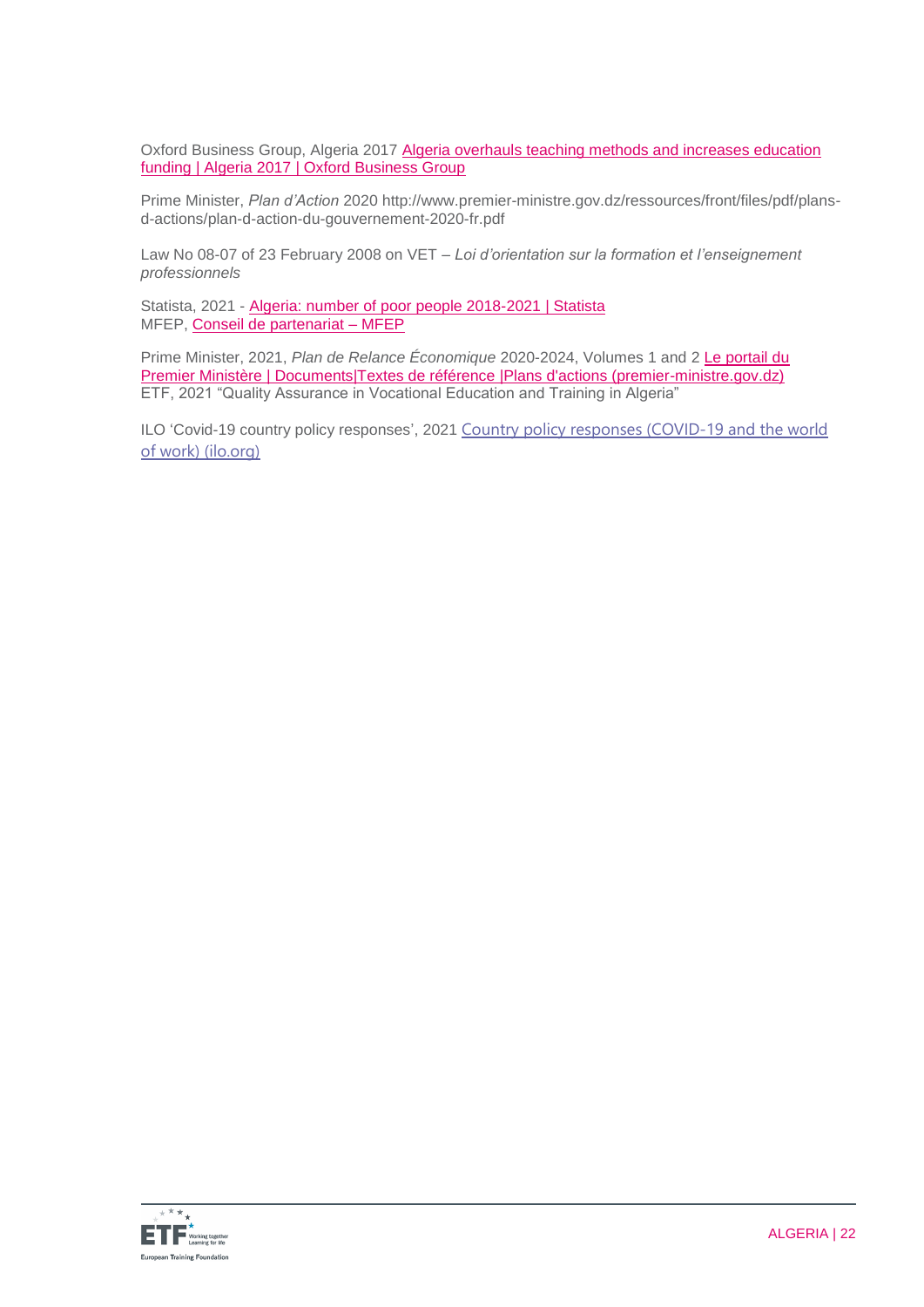# **LIST OF ABBREVIATIONS**

| <b>ADS Social Development Agency</b>                                                       |
|--------------------------------------------------------------------------------------------|
| AfDB African Development Bank                                                              |
| AFEQ Programme d'appui à l'adéquation formation-emploi-qualifications                      |
| ALMP Active labour market policies                                                         |
| ANDI National Agency of Investment Development                                             |
| ANDPME Agency for the Development of SMEs                                                  |
| <b>ANEM National Employment Agency</b>                                                     |
| ANGEM National Agency for Management of Micro-credit                                       |
| <b>ANSEJ National Agency for Supporting Youth Employment</b>                               |
| <b>BAC Baccalaureate</b>                                                                   |
| BEM Brevet d'enseignement moyen (middle-school certificate)                                |
| CID Contrat d'Insertion des Diplômés                                                       |
| CIF Contrat de Formation-Insertion                                                         |
| <b>CIP Contrat d'Insertion Professionnelle</b>                                             |
| <b>CNAC National Unemployment Insurance Fund</b>                                           |
| CTA Contrat de travail aide                                                                |
| CVET Continuing vocational education and training                                          |
| DAIP Dispositif d'Aide à l'Insertion Professionnelle                                       |
| FNAC Fonds National de Développement de l'Apprentissage et de la Formation Continue        |
| GDP Gross domestic product                                                                 |
| <b>ISIC International Standard Industrial Classification</b>                               |
| MoELSS Ministry of Employment, Labour and Social Security                                  |
| MoNS Ministry of National Solidarity                                                       |
| NEET Not in employment, education or training                                              |
| ONDEFOC Office National de Développement et de Promotion de la Formation Continue          |
| ONEFD Office National de l'Enseignement et de la Formation à Distance (National Office for |
| Distance Education and Training)                                                           |
| ALGERIA   20                                                                               |
| PISA Programme for International Student Assessment                                        |

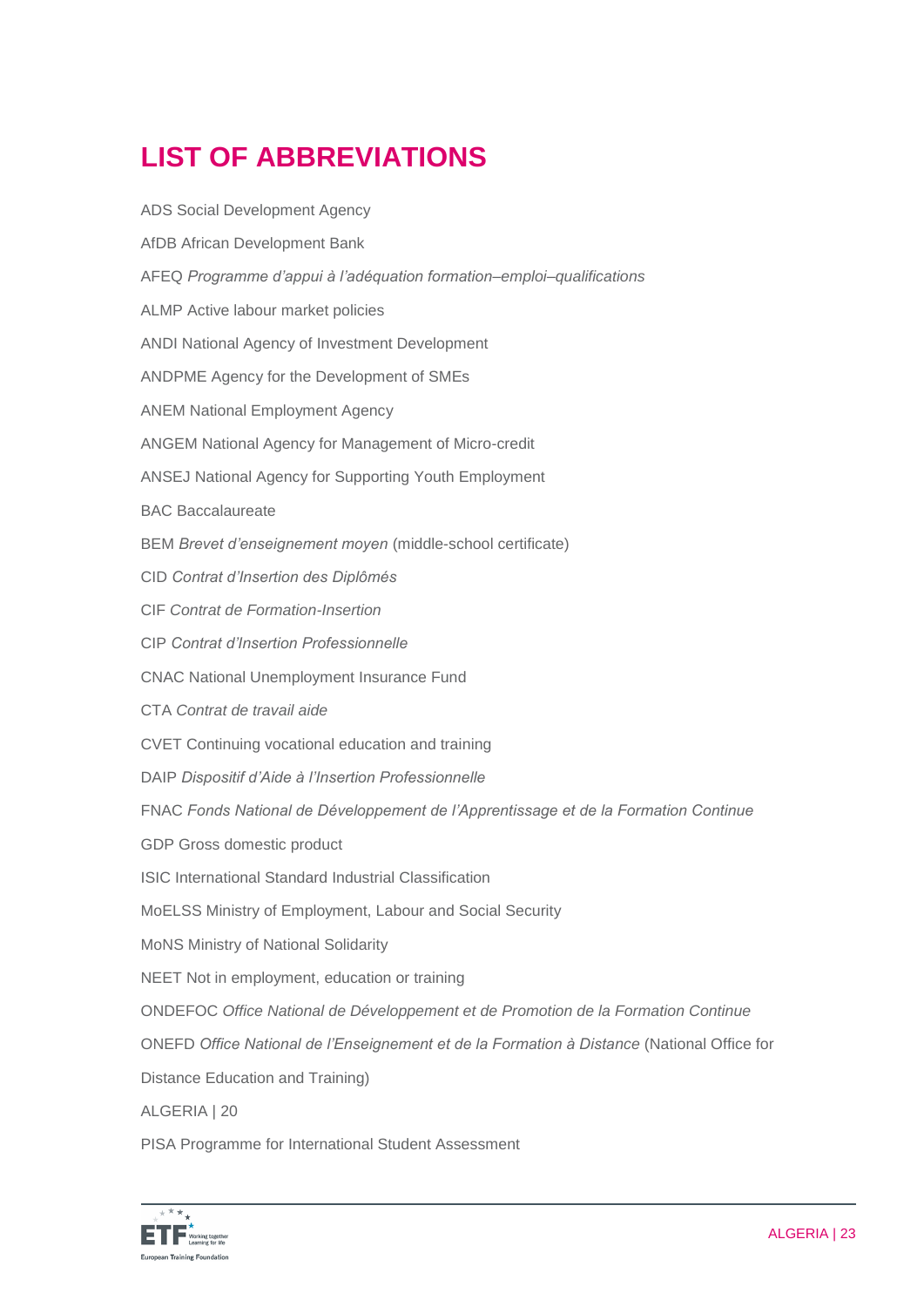SMEs Small and medium-sized enterprises

VET Vocational education and training

WBL Work-based learning